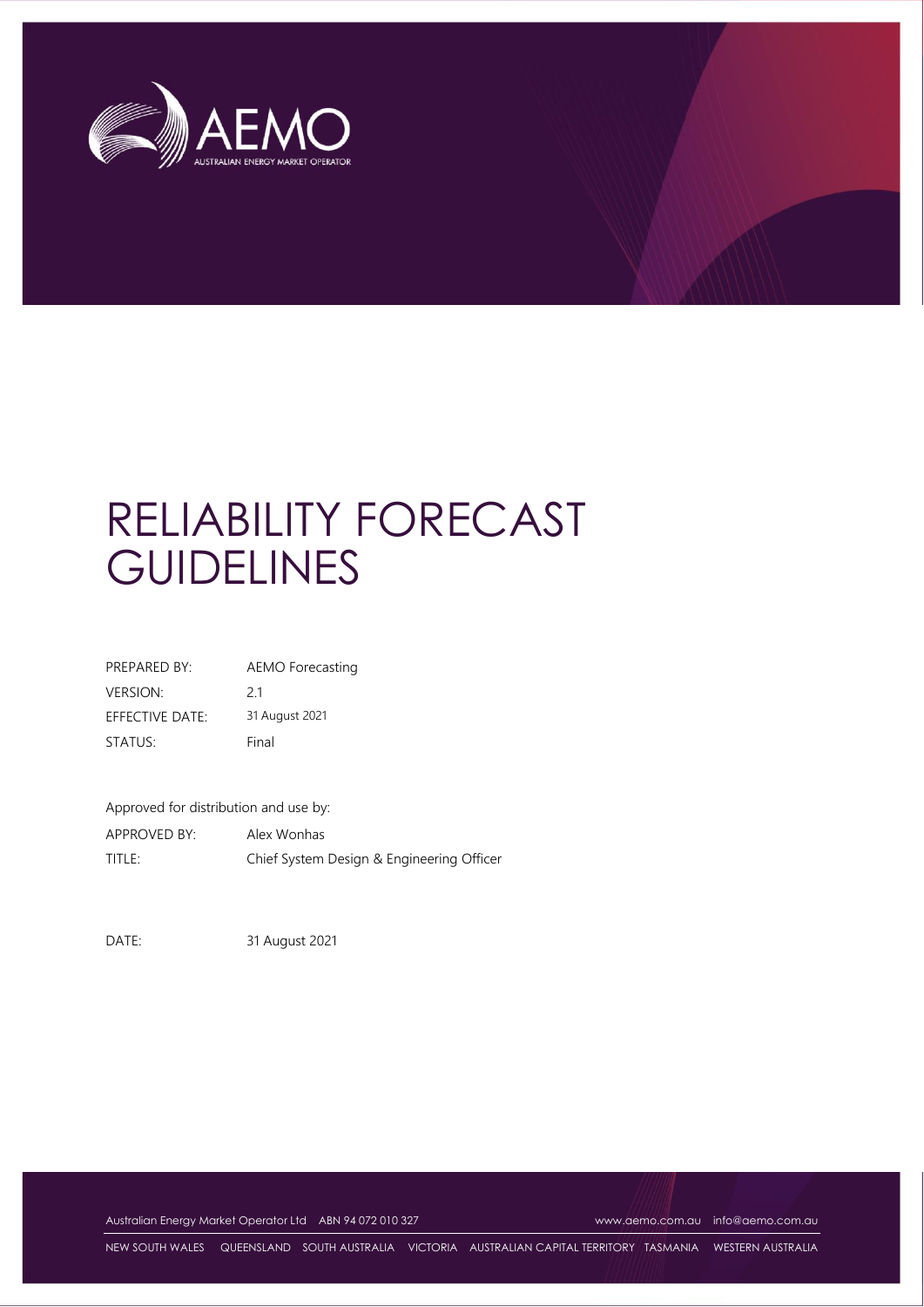

# **VERSION RELEASE HISTORY**

| <b>Version</b> | <b>Effective Date</b> | <b>Summary of Changes</b>                                                                                                                                              |
|----------------|-----------------------|------------------------------------------------------------------------------------------------------------------------------------------------------------------------|
| 1.0            | 19 December 2019      | First Issue of Interim Reliability Forecast Guidelines                                                                                                                 |
| 1.1            | 11 November 2020      | Replaces the Interim Reliablity Forecast Guidelines, taking into account the<br>AER's Forecast Best Practice Guidelines and incorporating consultation<br>feedback.    |
| 1.2            | 2 December 2020       | Update for introduction of the National Electricity Amendment (Retailer<br>Reliability Obligation trigger) Rule 2020.                                                  |
| 1.3            | 20 January 2021       | Issue of Draft Reliability Forecast Guidelines following first stage<br>consultation.                                                                                  |
| 2.0            | 26 February 2021      | Replaces the Interim Reliablity Forecast Guidelines, taking into account the<br>AER's Forecast Best Practice Guidelines and incorporating consultation<br>feedback.    |
| 2.1            | 31 August 2021        | Minor change to clarify application of the National Electricity Amendment<br>(Retailer Reliability Obligation trigger) Rule 2020, and other administrative<br>changes. |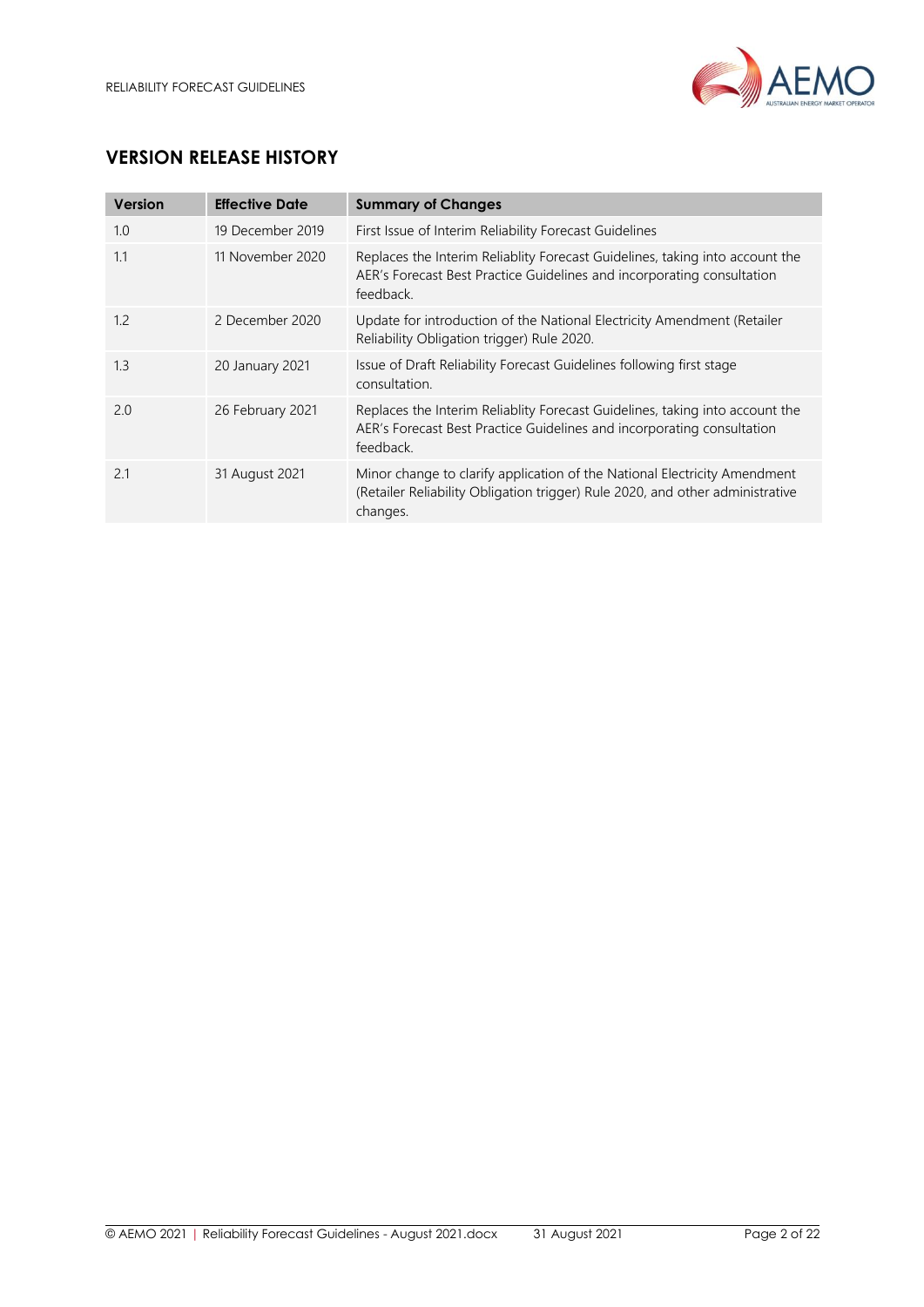

# **CONTENTS**

| 1.            | <b>INTRODUCTION</b>                                      | 4              |
|---------------|----------------------------------------------------------|----------------|
| 1.1.          | Purpose and scope                                        | 4              |
| 1.2.          | Definitions and interpretation                           |                |
| 1.3.          | Required content of the Guidelines                       |                |
| 1.4.          | Related documents                                        | 5              |
| 2.            | STAKEHOLDER ENGAGEMENT                                   | 6              |
| 2.1.          | Engagement cycle                                         | 6              |
| 2.2.          | The Stakeholder engagement spectrum                      | $\overline{7}$ |
| 2.3.          | Forms of engagement                                      | 8              |
| 2.4.          | Effective engagement                                     | 10             |
| 2.5.          | Forecasting Approach register                            | 11             |
| 3.            | DATA INPUTS, ASSUMPTIONS AND METHODOLOGY                 | 11             |
| 3.1.          | General principles                                       | 11             |
| 3.2.          | Forecast methodologies                                   | 12             |
| 3.3.          | Inputs and assumptions                                   | 13             |
| 3.4.          | Incorporating confidential information                   | 15             |
| 3.5.          | Quality assurance                                        | 15             |
| 4.            | FORECAST IMPROVEMENTS                                    | 17             |
| 4.1.          | The forecast accuracy report                             |                |
| 4.2.          | Forecast improvement plan                                | 18             |
| 5.            | RELIABILITY FORECAST                                     | 19             |
| 5.1.          | Reliability forecast and indicative reliability forecast | 19             |
| 5.2.          | Updating the reliability forecast                        | 19             |
| 6.            | <b>DEMAND</b>                                            | 20             |
| 6.1.          | Demand definitions                                       |                |
| 6.2.          | One-in-two year peak demand forecast                     | 21             |
| 6.3.          | Actual demand                                            | 21             |
| <b>TABLES</b> |                                                          |                |
| Table 1       |                                                          |                |
| Table 2       |                                                          |                |
|               | <b>FIGURES</b>                                           |                |
| Figure 1      |                                                          |                |
| Figure 2      |                                                          |                |
| Figure 3      |                                                          |                |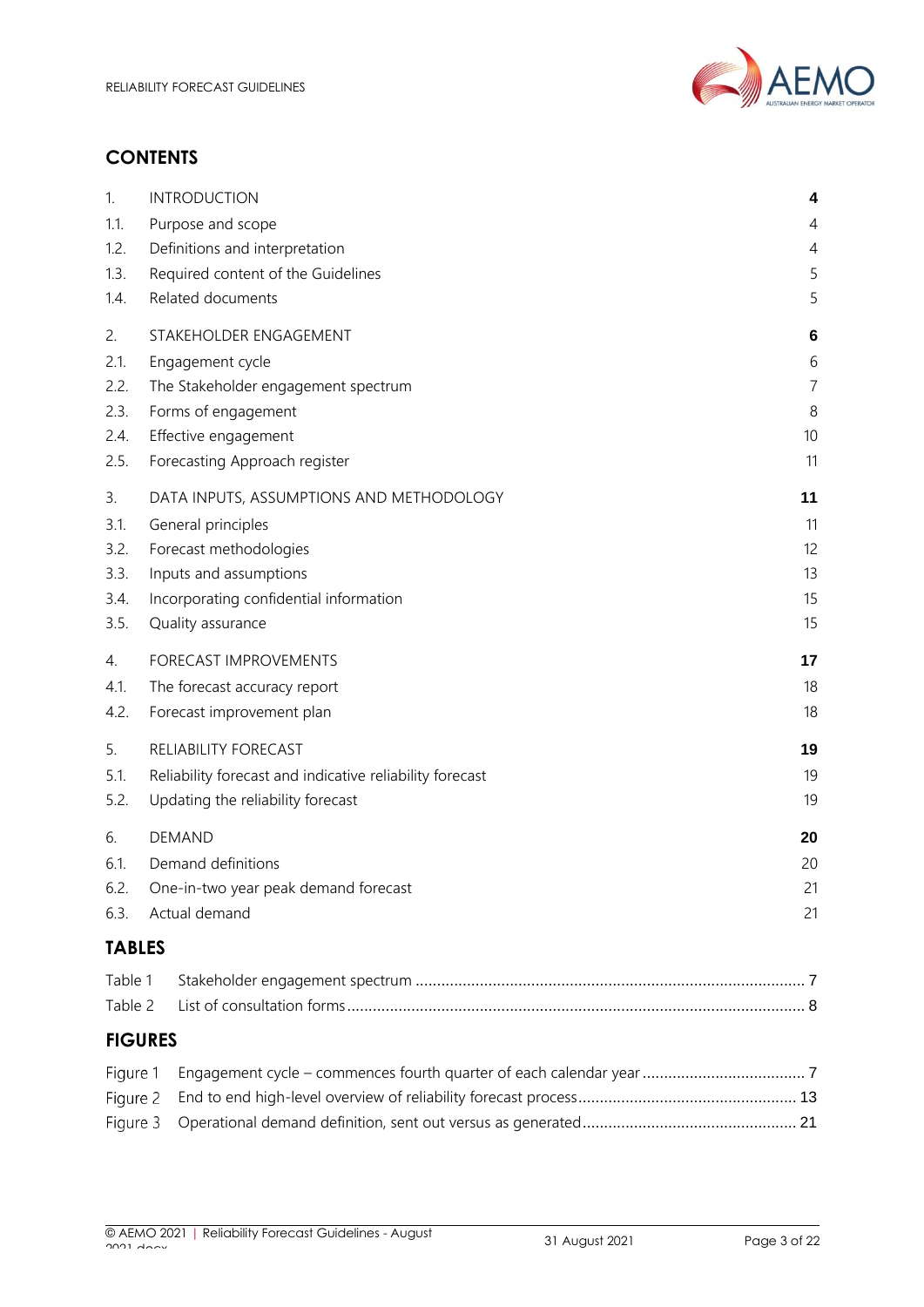

# <span id="page-3-0"></span>**1. INTRODUCTION**

# <span id="page-3-1"></span>**1.1. Purpose and scope**

These are the Reliability Forecast Guidelines (**Guidelines**) made under clause 4A.B.4 and amended under clause 11.132.5 of the National Electricity Rules (**NER**).

The purpose of the Guidelines is to:

- explain to *liable entities* and other interested parties how a *reliability forecast* is prepared,  $(a)$ and the underlying procedures, information requirements and methodologies that govern its preparation and operation; and
- $(b)$ describe how AEMO will implement the *Forecasting Best Practice Guidelines* produced by the Australian Energy Regulator (AER) in preparing a *reliability forecast*.

These Guidelines have effect only for the purposes set out in the NER. The NER and the National Electricity Law prevail over these Guidelines to the extent of any inconsistency.

# <span id="page-3-2"></span>**1.2. Definitions and interpretation**

#### **1.2.1. Glossary**

Terms defined in the National Electricity Law and the NER have the same meanings in these Guidelines unless otherwise specified in this clause.

Terms defined in the NER (whether in Chapter 4A or Chapter 10) are intended to be identified in these Guidelines by italicising them, but failure to italicise a defined term does not affect its meaning.

The words, phrases and abbreviations in the table below have the meanings set out opposite them when used in these Guidelines.

| <b>Term</b>   | <b>Definition</b>                          |
|---------------|--------------------------------------------|
| <b>AEMO</b>   | Australian Energy Market Operator          |
| <b>AER</b>    | Australian Energy Regulator                |
| <b>DSP</b>    | Demand Side Participation                  |
| <b>ESOO</b>   | Electricity Statement of Opportunities     |
| <b>FAR</b>    | Forecast Accuracy Report                   |
| <b>FBPG</b>   | Forecasting Best Practice Guidelines (AER) |
| <b>FRG</b>    | Forecasting Reference Group                |
| <b>IASR</b>   | Inputs, Assumptions and Scenarios Report   |
| <b>NEM</b>    | National Electricity Market                |
| <b>NEMWCF</b> | NEM Wholesale Consultative Forum           |
| <b>NER</b>    | National Electricity Rules                 |
| <b>POE</b>    | Probability of Exceedance                  |
| <b>POLR</b>   | Procurer of Last Resort                    |
| RERT          | Reliability and Emergency Reserve Trader   |
| <b>RIG</b>    | Reliability Instrument Guidelines (AER)    |
| <b>RRO</b>    | Retailer Reliability Obligation            |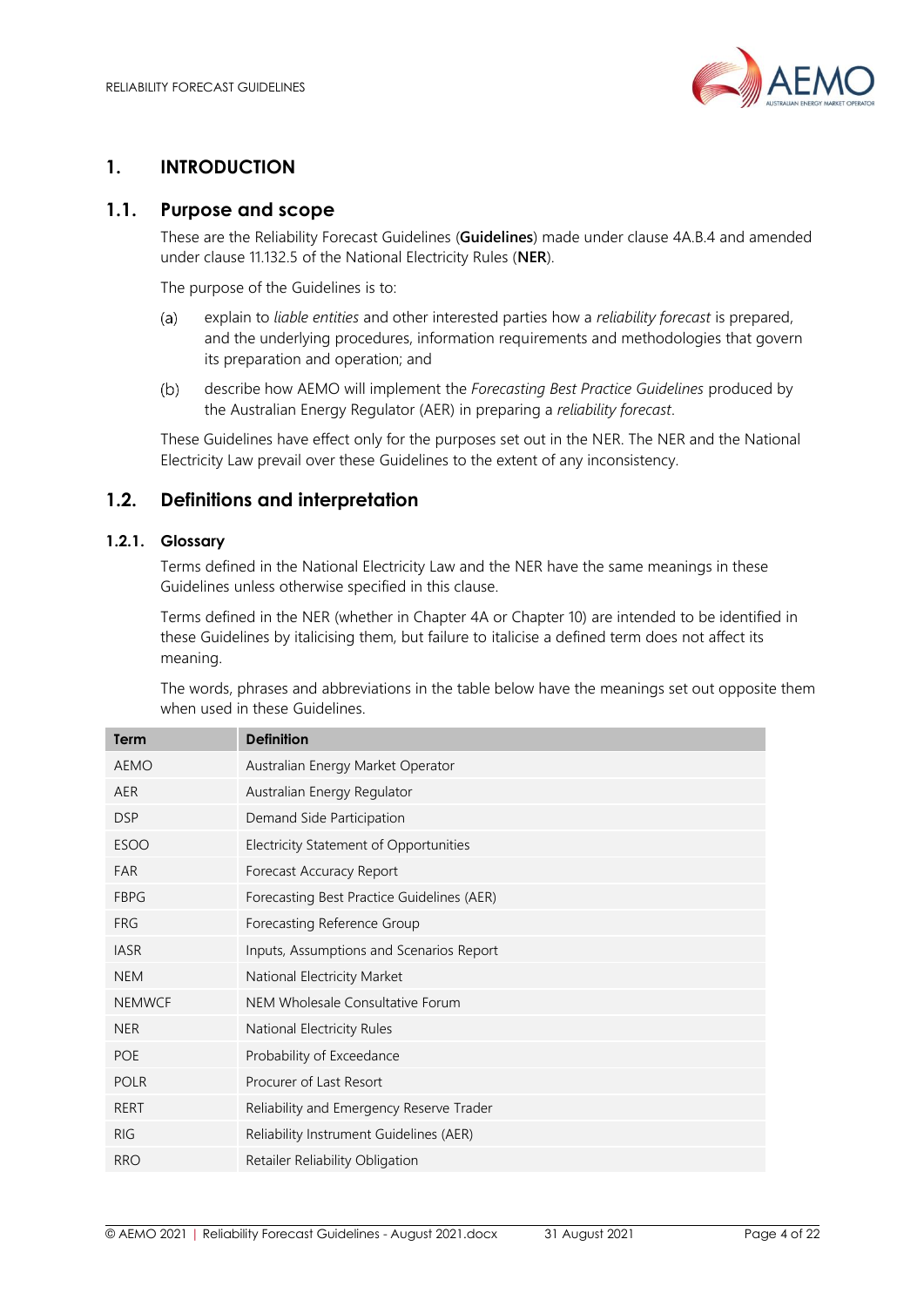

#### **1.2.2. Interpretation**

These Guidelines are subject to the principles of interpretation set out in Schedule 2 of the National Electricity Law.

# <span id="page-4-0"></span>**1.3. Required content of the Guidelines**

In accordance with NER clause 4A.B.4(b), these Guidelines include the components listed below, which can be found in the section(s) indicated:

- (a) the methodology for determining *actual demand* for a *trading interval* [**section [6.3](#page-20-1)**];
- (b) the manner in which information requests under NER clause 3.13.3A(d) can be made (which may include standing or individual requests) and the nature, scope and form of the information which can be requested [**section [3.3.2](#page-13-0)**];
- (c) identification by *Registered Participants* of *confidential information* provided in response to an information request [**sectio[n 3.4](#page-14-0)**];
- (d) the criteria for determining timeframes to respond to an information request, which must allow a reasonable time for *Registered Participants* to respond having regard to the nature of the information request [**section [3.3.2](#page-13-0)**];
- (e) the consultation processes with relevant stakeholders in preparing a *reliability forecast* and *indicative reliability forecast* [**section [2.3](#page-7-0)**];
- (f) the methodology, assumptions and inputs to be used for a *reliability forecast* and *indicative reliability forecast*, including:
	- (i) a high level description of how the modelling assumptions and inputs are derived and sourced [**sections [3.2](#page-11-0) and [3.3](#page-12-0)**];
	- (ii) an explanation of how a *reliability forecast*, *indicative reliability forecast*, *forecast reliability gap* and *forecast reliability gap period* are determined [**section [5.1](#page-18-1)**]; and
	- (iii) explanatory material about how demand forecasts (including the *one-in-two year peak demand forecast*) are calculated and produced [**section [6.2](#page-20-0)**];
- (g) the supporting materials to be published for a *reliability forecast*, the form of the supporting materials and the timeframe for the publication of the supporting materials [**section [3.5.2](#page-15-0)**];
- (h) the process for updates to a *reliability forecast* in accordance with NER clause 3.13.3A(b) [**section [5.2](#page-18-2)**];
- (i) the process for AEMO preparing, reporting on and implementing its annual improvement program in accordance with its obligations under NER clause 3.13.3A(h) [**sections [4.2](#page-17-1) and [3.5.1](#page-15-1)**]; and
- (j) any other matters required to be provided for under NER Chapter 4A [*none identified*].

#### <span id="page-4-1"></span>**1.4. Related documents**

| Reference | <b>Title</b>                                | Location                                                                                                                      |
|-----------|---------------------------------------------|-------------------------------------------------------------------------------------------------------------------------------|
| AER FBPG  | AER Forecasting Best Practice<br>Guidelines | https://www.aer.gov.au/system/files/AER%20-<br>%20Forecasting%20best%20practice%20quideline<br>s%20-%2025%20August%202020.pdf |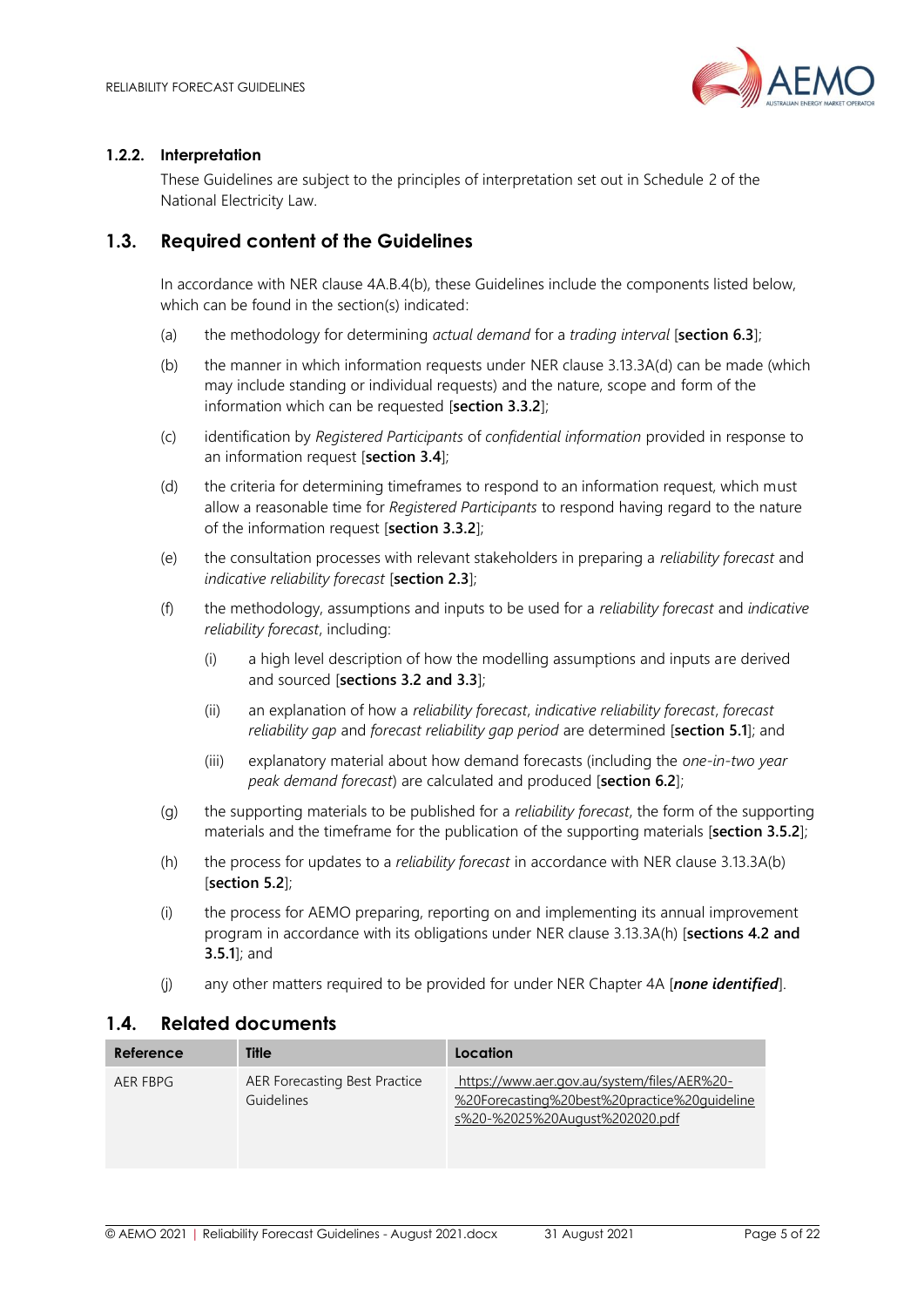

| Reference                                                   | <b>Title</b>                                           | Location                                                                                                                                                             |
|-------------------------------------------------------------|--------------------------------------------------------|----------------------------------------------------------------------------------------------------------------------------------------------------------------------|
| AER Interim RIG                                             | AER Interim Reliability<br>Instrument Guidelines       | https://www.aer.gov.au/retail-markets/retail-<br>guidelines-reviews/retailer-reliability-obligation-<br>interim-reliability-instrument-guidelines                    |
| DSP forecast<br>methodology                                 | Demand Side Participation<br>forecast methodology      | Available at: https://aemo.com.au/en/energy-<br>systems/electricity/national-electricity-market-<br>nem/nem-forecasting-and-planning/forecasting-<br>approach        |
| Demand<br>Forecasting<br>Methodology<br>Paper               | <b>Electricity Demand Forecasting</b><br>Methodology   | Available at: https://aemo.com.au/en/energy-<br>systems/electricity/national-electricity-market-<br>nem/nem-forecasting-and-planning/forecasting-<br><u>approach</u> |
| ESOO and<br>Reliability Forecast<br>Methodology<br>document | ESOO and Reliability Forecast<br>Methodology document  | Available at: https://aemo.com.au/en/energy-<br>systems/electricity/national-electricity-market-<br>nem/nem-forecasting-and-planning/forecasting-<br><u>approach</u> |
| <b>RSIG</b>                                                 | AEMO Reliability standard<br>Implementation Guidelines | Available at: https://aemo.com.au/en/energy-<br>systems/electricity/national-electricity-market-<br>nem/nem-forecasting-and-planning/forecasting-<br>approach        |

# <span id="page-5-0"></span>**2. STAKEHOLDER ENGAGEMENT**

# <span id="page-5-1"></span>**2.1. Engagement cycle**

AEMO will engage with industry and interested parties regularly before, during and after the determination of *reliability forecasts*. This includes review of key input drivers, interim results for component forecasts and key processes, including demand and supply forecasts.

The annual engagement cycle is shown i[n Figure 1.](#page-6-2) It highlights the different phases of the *reliability forecast* process; some phases require industry engagement to validate inputs and assumptions, other phases are outcomes of component forecasts or the resulting *reliability* forecast. While these phases are sequential, AEMO will look for opportunities for improvements continually and engage with industry on these as early as practicable, when relevant.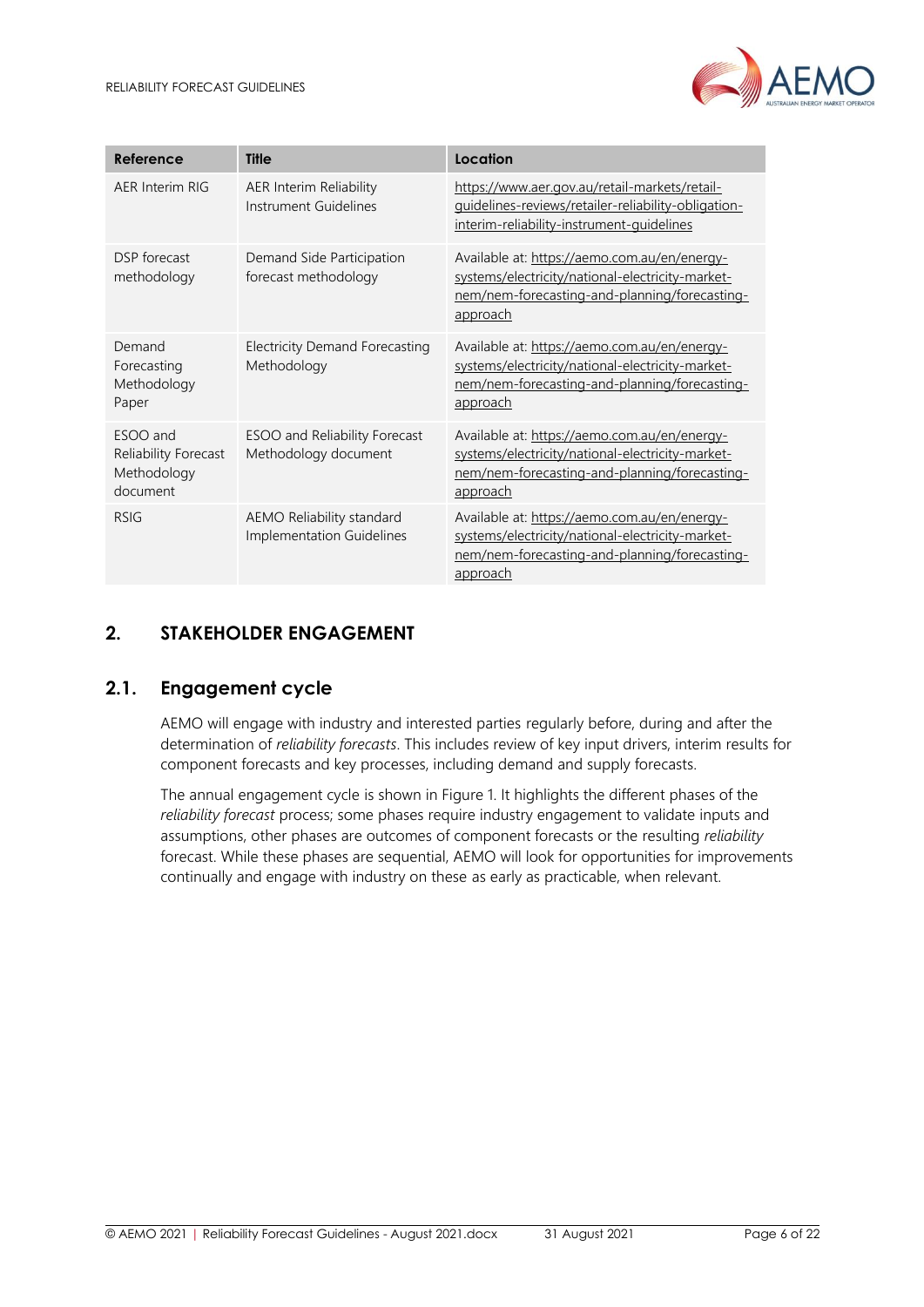



<span id="page-6-2"></span>Figure 1 **Engagement cycle – commences fourth quarter of each calendar year**

Within the development of the annual IASR, AEMO will publish a timeline for stakeholder engagement on the development of key inputs and assumptions.

# <span id="page-6-0"></span>**2.2. The Stakeholder engagement spectrum**

There are various frameworks for describing the types of stakeholder engagement, such as the five levels in the AER's Stakeholder Engagement Framework<sup>1</sup>. [Table 1](#page-6-1) below is based on these levels and shows how they may be used in the context of AEMO's stakeholder engagement.

<span id="page-6-1"></span>

| <b>Type</b> | <b>Characteristic</b>                                                 | <b>Examples of likely use</b>                                                                           |
|-------------|-----------------------------------------------------------------------|---------------------------------------------------------------------------------------------------------|
| Inform      | One-way engagement                                                    | Website<br>Written reports<br>Email updates to mailing lists<br>Certain agenda items at industry forums |
| Consult     | Limited two-way engagement: we ask<br>questions, stakeholders respond | Some agenda items at industry forums<br>Surveys<br>Some one-on-one meetings                             |

**Table 1 Stakeholder engagement spectrum**

Available at[: https://www.aer.gov.au/about-us/stakeholder-engagement](https://www.aer.gov.au/about-us/stakeholder-engagement)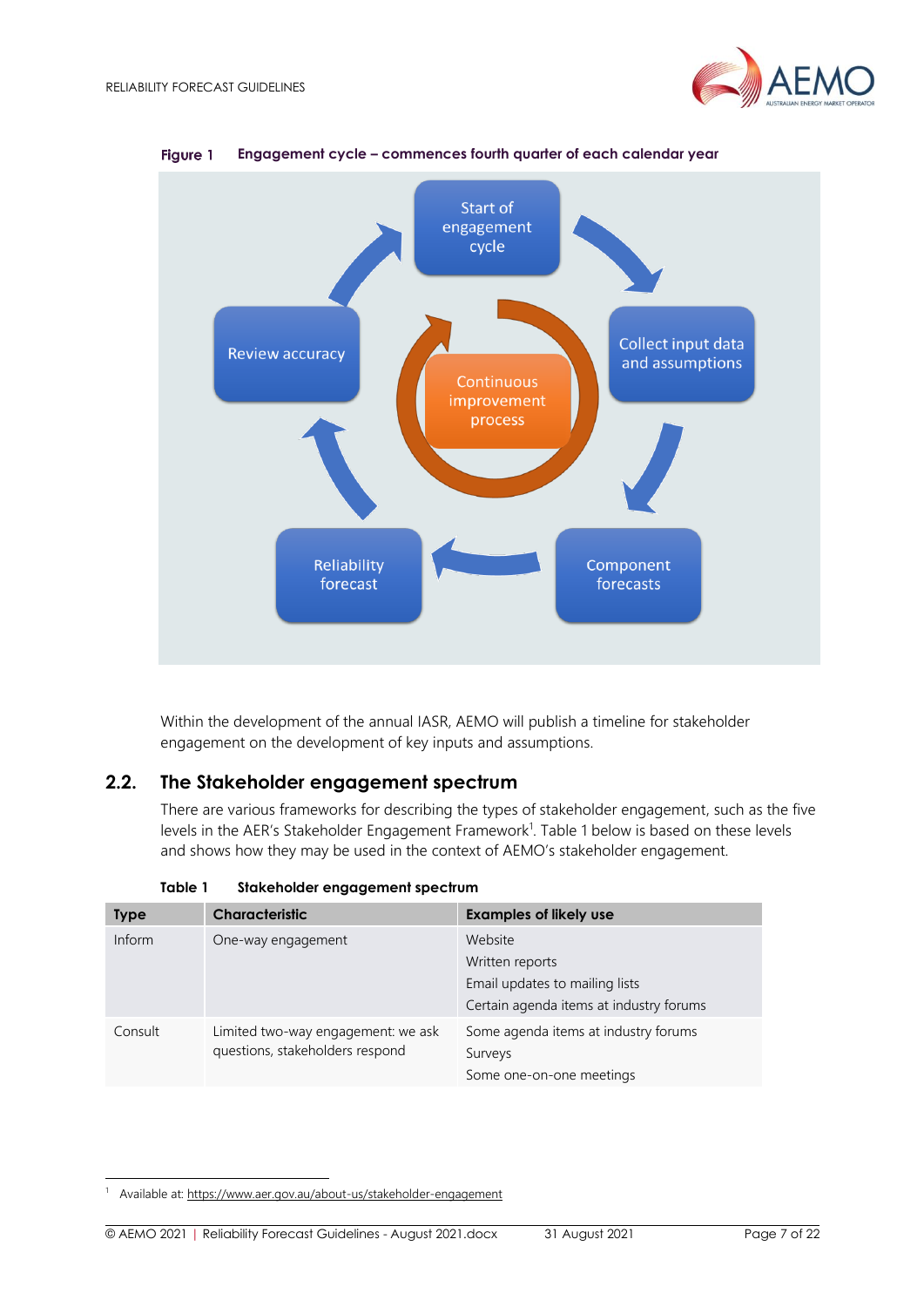

| <b>Type</b> | <b>Characteristic</b>                                                                                                            | <b>Examples of likely use</b>                                                                                                                                                                                              |
|-------------|----------------------------------------------------------------------------------------------------------------------------------|----------------------------------------------------------------------------------------------------------------------------------------------------------------------------------------------------------------------------|
| Involve     | Two-way or multi-way engagement:<br>learning on all sides, stakeholders and<br>AEMO act independently, AEMO is<br>decision maker | Some agenda items at industry forums<br>Advisory boards and technical working groups<br>Written consultations<br>Some one-on-one meetings<br>Workshops, such as for the Inputs, Assumptions<br>and Scenarios Report (IASR) |
| Collaborate | Two-way or multi-way engagement:<br>joint decision making and actions                                                            |                                                                                                                                                                                                                            |
| Empower     | Decisions delegated to stakeholders;<br>stakeholders play a role in governance                                                   |                                                                                                                                                                                                                            |

# <span id="page-7-0"></span>**2.3. Forms of engagement**

#### **2.3.1. Choosing the right form of engagement**

No particular form of engagement is better than another for all purposes. By considering the following factors, AEMO can choose the most effective form(s) of engagement for a given purpose. The factors include the:

- Materiality, novelty and complexity of the purpose.
- Risk to forecast accuracy
- Stakeholder objectives
- Constraints that AEMO and stakeholders face including but not limited to; available time, funds, and access to specialist skills/knowledge/information and tools.
- Engagement effectiveness. To this end, AEMO will regularly seek input on the effectiveness of its engagement. From that feedback, AEMO will consider the benefit of further stakeholder involvement.

AEMO notes that large and complex matters, such as the ISP, are likely to require multiple forms of consultation throughout the various stages.

#### **2.3.2. Engagement approach for the Reliability Forecast Guidelines**

For the purpose of consulting on the development of the *reliability forecast*, including the methodologies used, AEMO has defined five forms of engagement that may suit different circumstances. These are shown in [Table 2.](#page-7-1) Under type, the bold text highlights the corresponding engagement spectrum as discussed in [Table 1.](#page-6-1) As seen from the examples, "consult' or 'involve' is used in the the majority of the engagement.

<span id="page-7-1"></span>

| <b>Type</b>                      | Form of engagement                                                                                                     | <b>Examples of likely use</b>                                                                                          |
|----------------------------------|------------------------------------------------------------------------------------------------------------------------|------------------------------------------------------------------------------------------------------------------------|
| 1 – Information only<br>[INFORM] | • AEMO will advise industry of the<br>change, e.g. through FRG meetings,<br>and update documentation when<br>reissued. | Minor administrative updates to<br>methodology descriptions, use of<br>more recent data from existing data<br>sources. |

| Table 2 | List of consultation forms |  |
|---------|----------------------------|--|
|---------|----------------------------|--|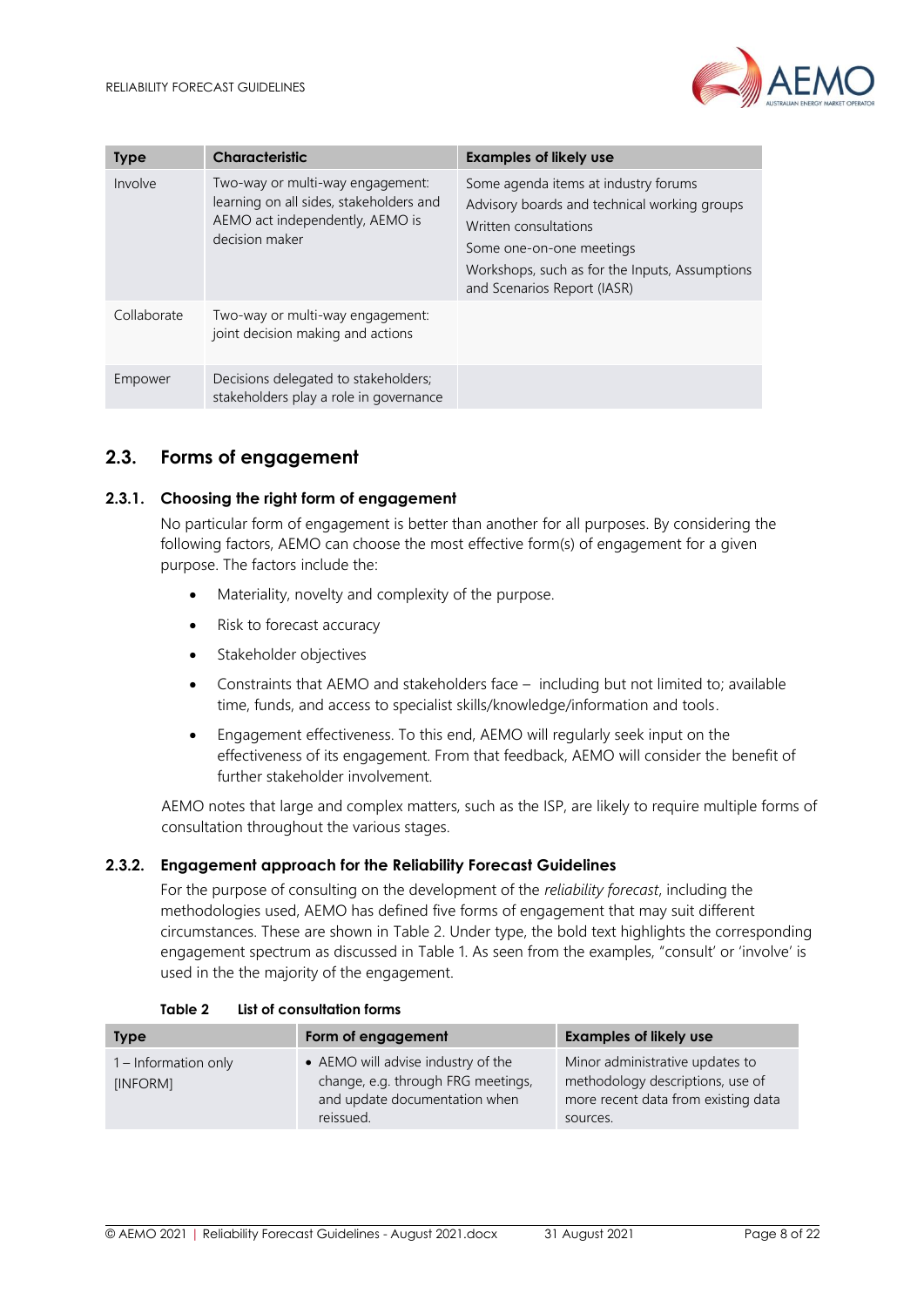

| <b>Type</b>                                         | Form of engagement                                                                                                                                                                                                                                                                                                                                                                                                                                                                                              | <b>Examples of likely use</b>                                                                                                                                                                                                                                                     |
|-----------------------------------------------------|-----------------------------------------------------------------------------------------------------------------------------------------------------------------------------------------------------------------------------------------------------------------------------------------------------------------------------------------------------------------------------------------------------------------------------------------------------------------------------------------------------------------|-----------------------------------------------------------------------------------------------------------------------------------------------------------------------------------------------------------------------------------------------------------------------------------|
| 2 – FRG discussion<br>[CONSULT]                     | • Topic listed on FRG meeting agenda.<br>• Presentation should be circulated<br>ahead of the FRG meeting as per the<br>FRG Terms of Reference.<br>• Presentation and discussion at FRG<br>meeting.<br>• Outcomes and actions arising to be<br>listed in FRG meeting minutes.                                                                                                                                                                                                                                    | Discussion of ideas to be<br>implemented, seeking suggestions<br>for improvements or presentation of<br>draft results of component forecasts<br>of lesser importance.                                                                                                             |
| 3 - FRG consultation<br>[CONSULT]                   | • Topic listed on FRG meeting agenda.<br>• Presentation should be circulated<br>ahead of the FRG meeting as per the<br>FRG Terms of Reference and include<br>background, proposed change and<br>justification.<br>• Presentation and discussion at FRG<br>meeting.<br>• Opportunity for verbal/written<br>feedback for two weeks following the<br>FRG meeting.<br>• Conclusion summarised prior to the<br>following FRG meeting.<br>• Conclusion and submissions received<br>to be published on AEMO's website. | Discussion of draft component<br>forecasts with significant implications<br>to the reliability forecast or changes<br>to data source/methodology<br>changes that do not require a major<br>update to the methodology<br>documents.                                                |
| 4 - Short form written<br>consultation<br>[INVOLVE] | • Single round of written consultation,<br>allowing no less than 20 business<br>days for participants to submit their<br>responses. Final determination<br>published.<br>• Single stage process, as outlined in<br>the AER's FBPG - Appendix B                                                                                                                                                                                                                                                                  | Typically used for continuous<br>improvement initiatives, annual<br>inputs and assumptions consultation<br>and improvement plan<br>(other than administrative or to<br>correct an error).<br>Used for updates to the<br>methodologies between the four<br>year consultation cycle |
| 5 - Long form written<br>consultation<br>[INVOLVE]  | • Forecasting best practice consultation<br>procedures as outlined in the AER's<br>FBPG - Appendix A                                                                                                                                                                                                                                                                                                                                                                                                            | Consulting on material changes to<br>Forecasting Approach. Must be<br>undertaken at least every four years.                                                                                                                                                                       |
| 6 - Rules Consultation<br>Procedure<br>[INVOLVE]    | • As outlined in NER clause 8.9.                                                                                                                                                                                                                                                                                                                                                                                                                                                                                | Reliability forecast guidelines                                                                                                                                                                                                                                                   |

Key forms of enagement from the above table are described further in the following sections.

#### **2.3.3. Industry forums/workshops**

AEMO convenes a number of forums which meet regularly. These are particularly useful for informing participants, seeking inputs, and facilitating discussion on various topics. These forums include:

- $(a)$ the Forecasting Reference Group (**FRG**) – meets monthly, specific to forecasting topics (both supply and demand); and
- $(b)$ the National Electricity Market (NEM) Wholesale Consultative Forum (**NEMWCF**) – meets quarterly, broad coverage of NEM-related issues.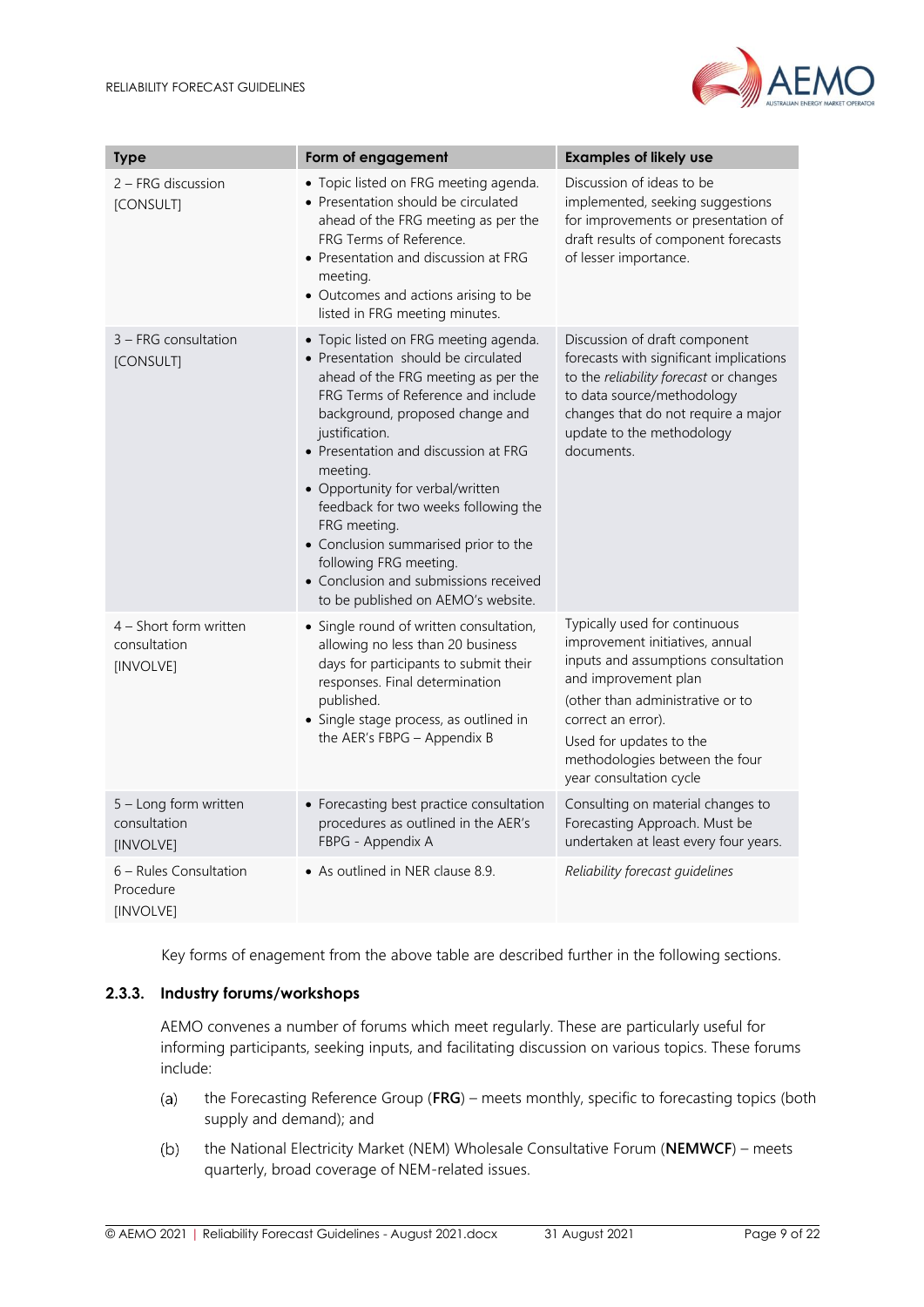

In addition, AEMO holds a number of ad hoc industry workshops, typically to facilitate discussion around ongoing consultation processes, seek input for major reports or encourage knowledge exchange.

Industry forums/workshops are expected to be AEMO's most frequent ongoing method of engagement with stakeholders on *reliability forecast* issues, being transparent, open to interested participants and allowing for efficient discussion between AEMO and all industry groups. Depending on needs, they can be used for the both informing, consulting and involving as per the spectrum above.

#### **2.3.4. Technical working groups/advisory boards**

AEMO may from time to time establish technical working groups or advisory boards to assist with the development of concepts for improvements in reliability forecasting, typically where the subject is complex and requires specialist knowledge. The technical working groups allow in-depth discussion and assessment of ideas for future implementation as characterised in the involvement spectrum.

#### **2.3.5. One-on-one discussions**

AEMO may engage with stakeholders individually, for the purpose of obtaining, verifying or discussing relevant *confidential information* that is essential for the accuracy of the *reliability forecasts*. One-on-one discussions may be consulting, involving or collaborating types of engagement.

#### **2.3.6. Written consultation**

Significant changes to forecasting methodologies and major reviews require more extensive consultation, in some cases as prescribed by the NER or the Forecasting Best Practice Guidelines (**FBPG**). Written consultations will generally be hosted on AEMO's Consultation web portal, and flagged with relevant stakeholders through broad communications, including in industry forums (such as the FRG or the NEMWCF). AEMO will publish consultation papers and invite written submissions from *Registered Participants* and interested parties. Consultations can be for either for consulting or involving.

# <span id="page-9-0"></span>**2.4. Effective engagement**

Effective engagement requires more than just choosing the right form of engagement.

Firstly, it is critical that stakeholders are supported with relevant information. To this end, AEMO will provide:

- Key model outputs with their drivers and background information, to build stakeholder understanding and therefore involvement.
- Relevant and timely information pertinent to the form of consultation. Where no specific rules or guidelines inform the timeframes for information provision, AEMO will consider the timeframes listed in the FRG's Terms of Reference (TOR) as relevant. The FRG TOR are discussed at least annually with stakeholders.

Secondly, to support stakeholder's participation, AEMO will clearly state the form of engagement adopted for each subject, and where it sits on the engagement spectrum.

Finally, where practical AEMO will maintain a flexible approach to each engagement, subject to cost and scheduling constraints.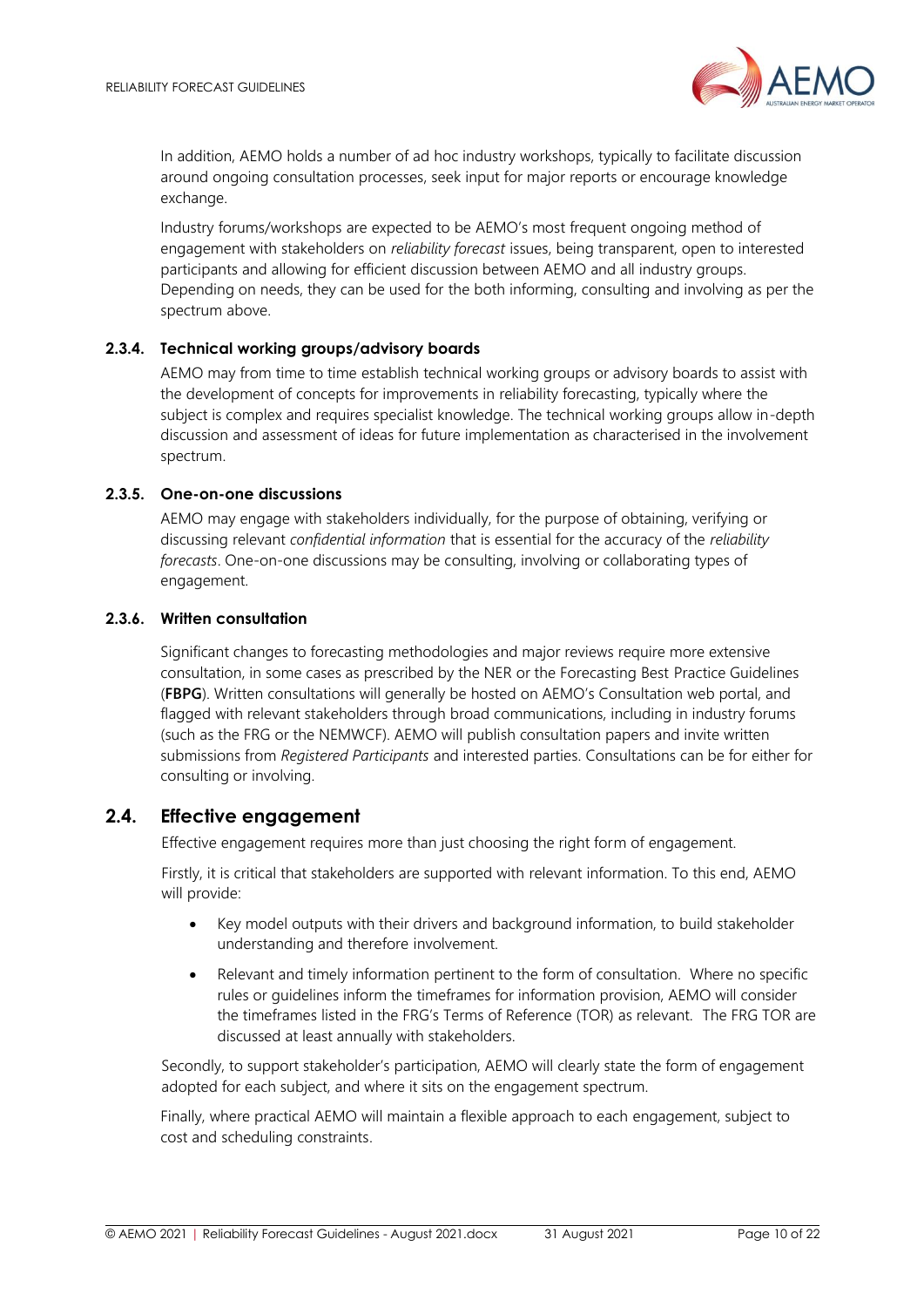

#### **2.4.1. Transparency on breadth and depth of engagement**

AEMO is to provide transparency on which stakeholders participated in engagement opportunities, by listing attendance at meetings and publishing non-confidential consultation submissions. AEMO's FBPG compliance report to the AER contains some basic measures that indicate the breadth and depth of consultation, allowing the AER to assess the effectiveness of AEMO's stakeholder engagement.

# <span id="page-10-0"></span>**2.5. Forecasting Approach register**

AEMO will utilise a public Forecasting Approach register to support Stakeholder engagement. The register will document:

- Stakeholder feedback on methodologies provided outside of formal consultations. As methodologies may be reviewed as infrequently as every four years<sup>2</sup>, it is important that feedback is documented in readiness for the next review. The register will not replicate the content of formal submissions to consultations.
- Stakeholder feedback on matters driving stakeholder engagement. Examples include:
	- o The efficacy of the engagement process.
	- o The timeliness and relevancy of information made available to stakeholders.
	- o The information needed to understand the components driving the *reliability forecast*.
	- o Transparent disclosure of all key inputs.

The Forecasting Approach register will be available on AEMO's website<sup>3</sup>.

# <span id="page-10-1"></span>**3. DATA INPUTS, ASSUMPTIONS AND METHODOLOGY**

# <span id="page-10-2"></span>**3.1. General principles**

Producing a *reliability forecast* requires:

- Input data all data that is required to calculate the *reliability forecast*, including the  $(a)$ individual components required to produce the overall forecast.
- Assumptions the assumptions made, for example which historical years of forced outage  $(b)$ rates best represent expected future years' outage rates.
- Methodologies how input data is transformed into intermediate forecasts (such as forecast  $(c)$ demand, forecast supply availability) and how these component forecasts are used in producing the overall *reliability forecast*.

In preparing these, AEMO has regard to the principles for accuracy, transparency, and engagement in NER clause 4A.B.5(b), as reflected in the FBPG.

- $(d)$ **Accuracy** will be delivered through:
	- (i) following best practice methodologies and sources of data and assumptions (see Sections [3.2](#page-11-0) and [3.3\)](#page-12-0);
	- (ii) ensuring thorough quality assurance processes (see Section [3.5\)](#page-14-1);

© AEMO 2021 | Reliability Forecast Guidelines - August 2021.docx 31 August 2021 Page 11 of 22

<sup>&</sup>lt;sup>2</sup> AEMO must consult on each component of the forecasting approach at least once every four years, as per the FBPG section 2.1. <sup>3</sup> See: [https://aemo.com.au/en/energy-systems/electricity/national-electricity-market-nem/nem-forecasting-and-](https://aemo.com.au/en/energy-systems/electricity/national-electricity-market-nem/nem-forecasting-and-planning/forecasting-approach)

[planning/forecasting-approach](https://aemo.com.au/en/energy-systems/electricity/national-electricity-market-nem/nem-forecasting-and-planning/forecasting-approach)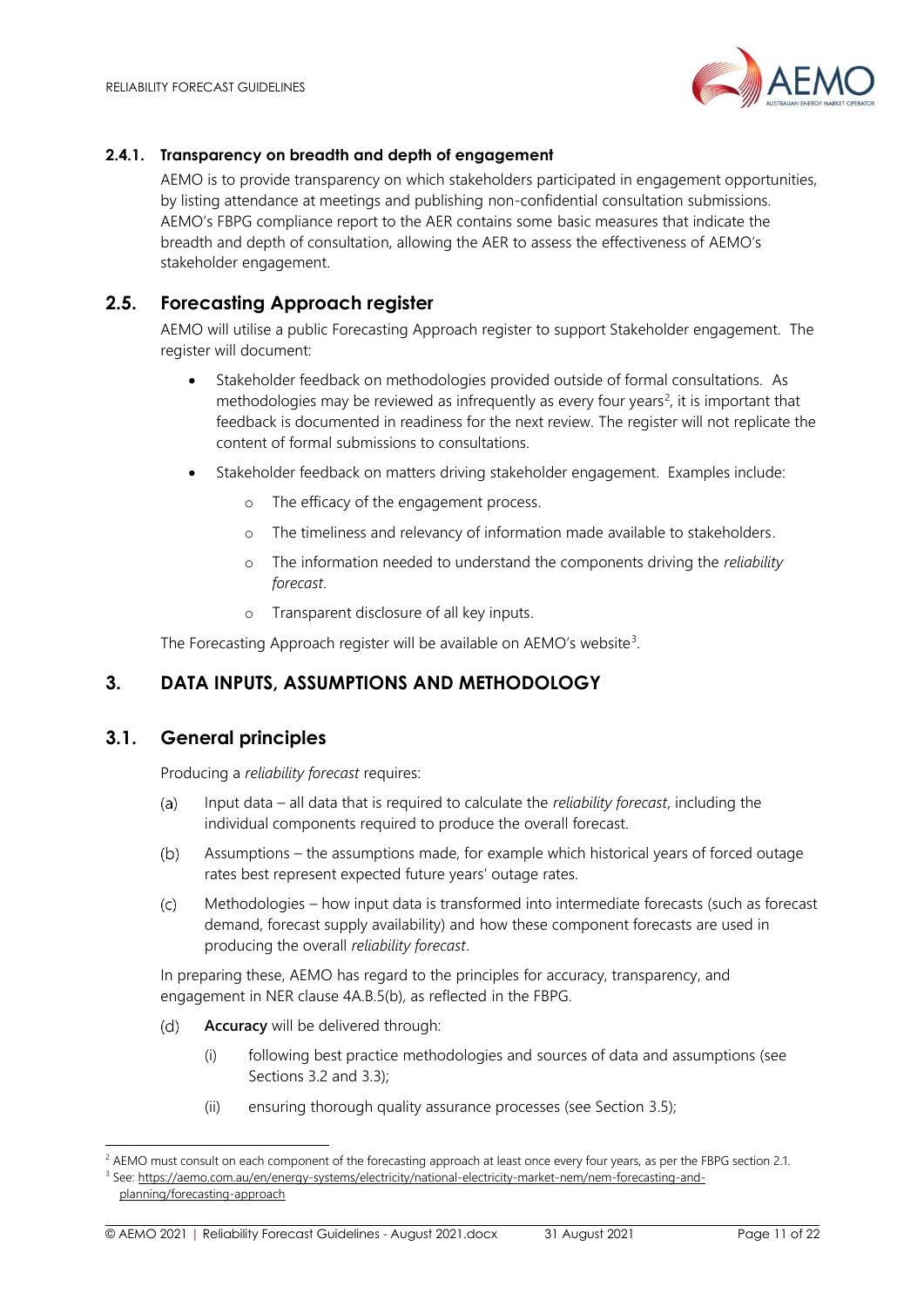

- (iii) applying continuous learning through the Forecast Accuracy Report (FAR) and associated forecast improvement plan (see Section [4\)](#page-16-0); and
- (iv) following completion of an *electricity statement of opportunities* (ESOO), reporting to the AER on how AEMO has followed the FBPG in developing the *reliability forecast*.
- **Transparency** will be delivered through:  $(e)$ 
	- (i) publication and consultation of methodologies (see Section [3.2\)](#page-11-0); and
	- (ii) openness around inputs and assumptions, including how data is sourced, cut-off times, management of *confidential information* (see Section [3.3\)](#page-12-0) and mechanisms for the release of data, including processed results (see Section [3.5.2\)](#page-15-0).
- $(f)$ **Engagement** will be delivered through formal and informal information-gathering and consultative processes before, during, and after the *reliability forecast* process using different forms and levels of engagement (see sections [2](#page-5-0) and [3.3.2\)](#page-13-0).

# <span id="page-11-0"></span>**3.2. Forecasting Approach**

The FBPG lists three analytical streams:

- Demand forecasts the load for the National Electricity Market to meet.
- Supply forecasts the operational performance parameters applied to the generators, DSP<sup>4</sup> and transmission elements.
- An assessment of the demand and supply balance that determines whether the *reliability standard* will be met

Each of these comprises various components and may rely on different inputs. [Figure 2](#page-12-1) provides a high-level overview of the end-to-end process.

See definition in AEMO's Demand Side Participation methodology, [https://aemo.com.au/-](https://aemo.com.au/-/media/files/stakeholder_consultation/consultations/nem-consultations/2020/demand-side-participation/final/demand-side-participation-forecast-methodology.pdf) [/media/files/stakeholder\\_consultation/consultations/nem-consultations/2020/demand-side-participation/final/demand-side](https://aemo.com.au/-/media/files/stakeholder_consultation/consultations/nem-consultations/2020/demand-side-participation/final/demand-side-participation-forecast-methodology.pdf)[participation-forecast-methodology.pdf](https://aemo.com.au/-/media/files/stakeholder_consultation/consultations/nem-consultations/2020/demand-side-participation/final/demand-side-participation-forecast-methodology.pdf)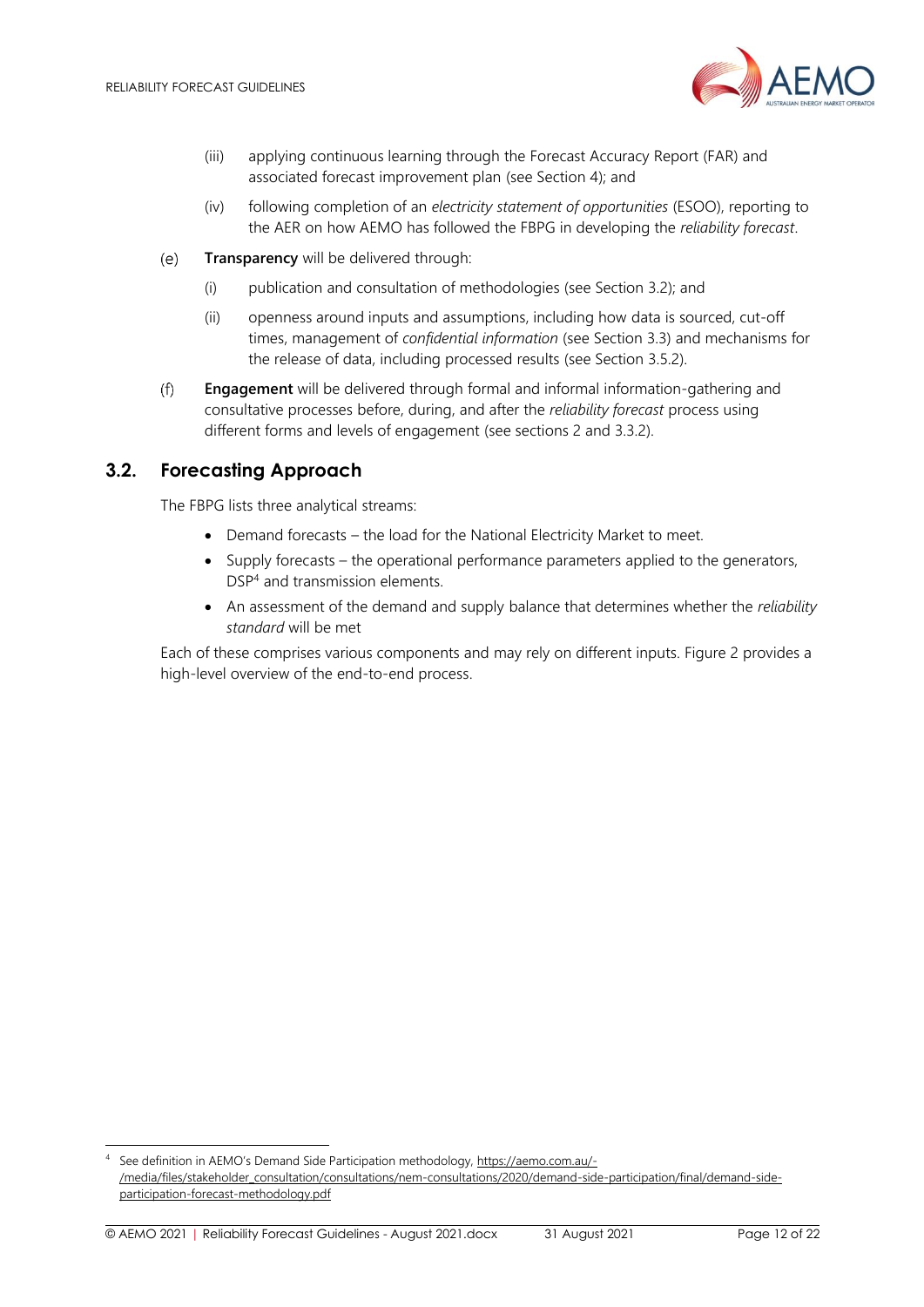

#### **Figure 2 End to end high-level overview of AEMO's Forecasting Approach**

<span id="page-12-1"></span>

The figure also highlights the different methodology documents that explain the different processes and their inputs in more detail. Collectively, AEMO's detailed forecasting methodologies are known as the Forecasting Approach. The latest versions of these methodology documents are available on AEMO's Forecasting Approach web page<sup>5</sup>.

As discussed in Section [4,](#page-16-0) AEMO will, at least annually, assess the forecast accuracy of its previous *reliability forecast* and forecast components. This will highlight areas for improvement of data, assumption, or methodologies, which will be outlined in a forecast improvement plan, as explained further in Section [4.2.](#page-17-1)

# <span id="page-12-0"></span>**3.3. Inputs and assumptions**

#### <span id="page-12-2"></span>**3.3.1. General principles**

As shown in [Figure 2,](#page-12-1) AEMO needs a wide range of data inputs and assumptions in the preparation of an ESOO and the associated *reliability forecast*. In identifying the inputs and assumptions to be used in a *reliability forecast*, AEMO will:

- source the input data and assumptions from the most recent and accurate sources of  $(a)$ information reasonably available, and where practicable from the *Registered Participant* or other person most closely associated with the data (see Section [3.4\)](#page-14-0);
- $(b)$ validate material inputs and assumptions, where reasonably practicable, for example through a second opinion from a subject matter expert<sup>6</sup> or engagement with the FRG;

<sup>5</sup> Available fro[m https://aemo.com.au/en/energy-systems/electricity/national-electricity-market-nem/nem-forecasting-and](https://aemo.com.au/en/energy-systems/electricity/national-electricity-market-nem/nem-forecasting-and-planning/forecasting-approach)[planning/forecasting-approach](https://aemo.com.au/en/energy-systems/electricity/national-electricity-market-nem/nem-forecasting-and-planning/forecasting-approach)

<sup>6</sup> A subject matter expert may be any relevant authority, including but not limited to skilled consultants, academic body or market body.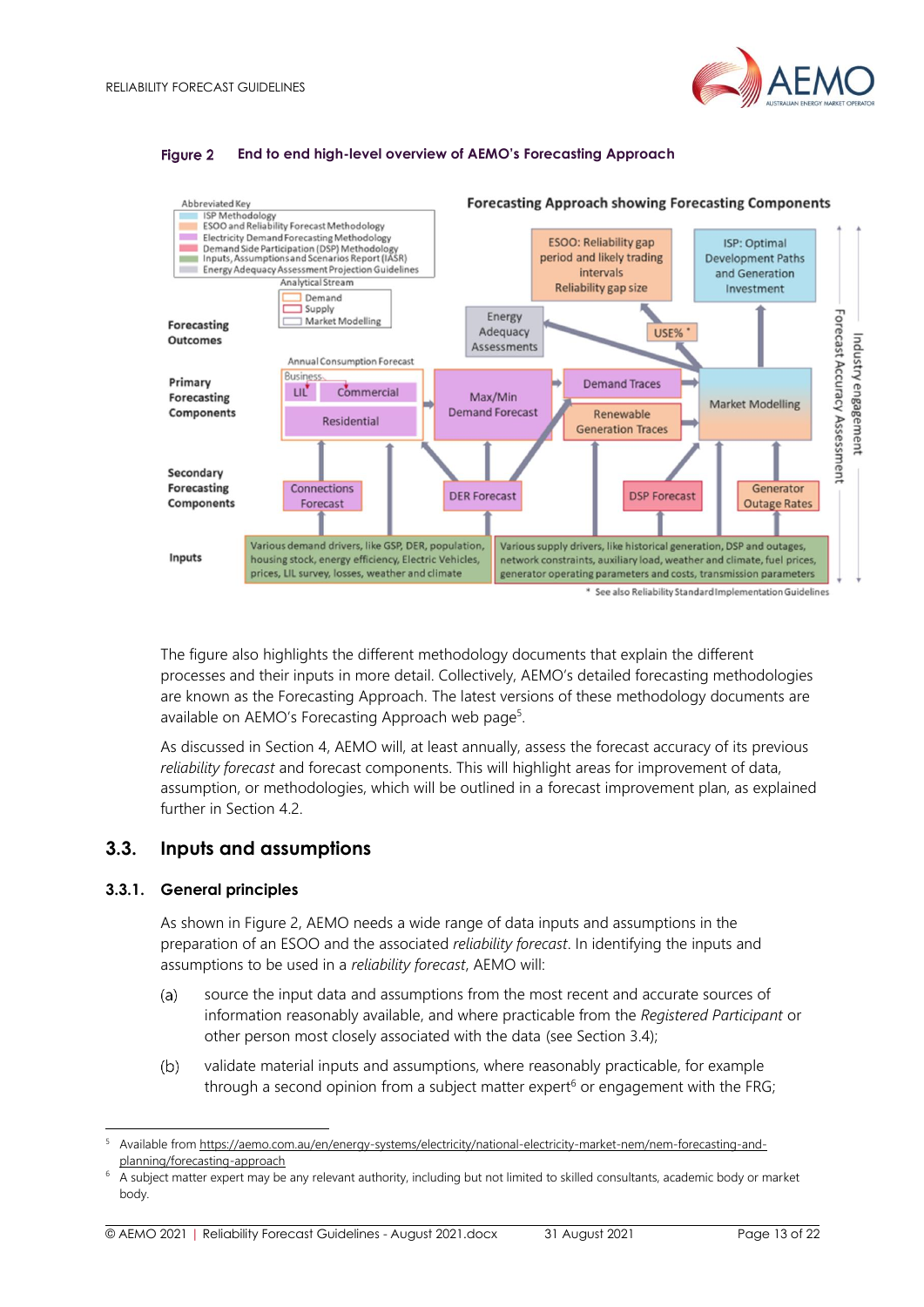

- include data up till at least 30 April (later if practical) for the demand components and 30  $(C)$ June for the supply components to be used for the *reliability forecast* to be produced by the end of August that year;
- $(d)$ seek subject matter expert expertise (unless AEMO itself is the subject matter expert), such as advice on new or novel technologies, or emerging trends;
- $(e)$ be transparent about all inputs and assumptions sourced and the process for collecting and validating them, subject to AEMO's obligations in respect of *confidential information* under the National Electricity Law;
- summarise the broad source and validation approach for key data input components in its  $(f)$ IASR as at the date of these Guidelines, including the role stakeholders have in the process;
- $(a)$ consult annually on inputs, assumptions and scenarios in its IASR using the AER's FBPG Appendix B single stage consultation process;
- $(h)$ publish the final IASR following completion of the consultation; and
- $(i)$ apply the two stage Consultation Procedures outlined in AER's FBPG Appendix A at least once every four years to determine:
	- (i) the fundamental methodologies needed in the forecasting processes;
	- (ii) the components on which the forecasts are to be based, and the way they are to be determined and used;
	- (iii) the stakeholder engagement process for determining the forecasting methodologies, inputs and assumptions.

#### <span id="page-13-0"></span>**3.3.2. Information requests**

To facilitate the accuracy of the ESOO, including the *reliability forecast*, for the benefit of stakeholders overall, AEMO will request information from *Registered Participants* in accordance with NER clause 3.13.3A(d)-(e).

AEMO may request any information, including *confidential information*:

- $(a)$ that is relevant to ensure the quality of the matters required to be included in the ESOO; and
- $(b)$ that is not already available to AEMO, unless AEMO considers there is a need for multiple sources to validate data, having regard to the relative reliability of sources and historical data quality.

AEMO will request information from those *Registered Participants* who are reasonably expected to hold that information, either because it relates directly to their business or because their functions or obligations are likely to require it. By way of example only, AEMO may request:

- $(c)$ *Generators* to provide current and forecast information about the operation or alteration of their *generating systems*;
- *Network Service Providers* to provide current and forecast information about planned  $(d)$ *network augmentations*, upgrades and maintenance, *connection enquiries* and *connection applications*;
- $(e)$ *Network Service Providers* and *Market* Customers to provide current and forecast information about changes in *load* and demand side participation; and
- $(f)$ *Intending Participants* to provide current and forecast information about proposed connection projects.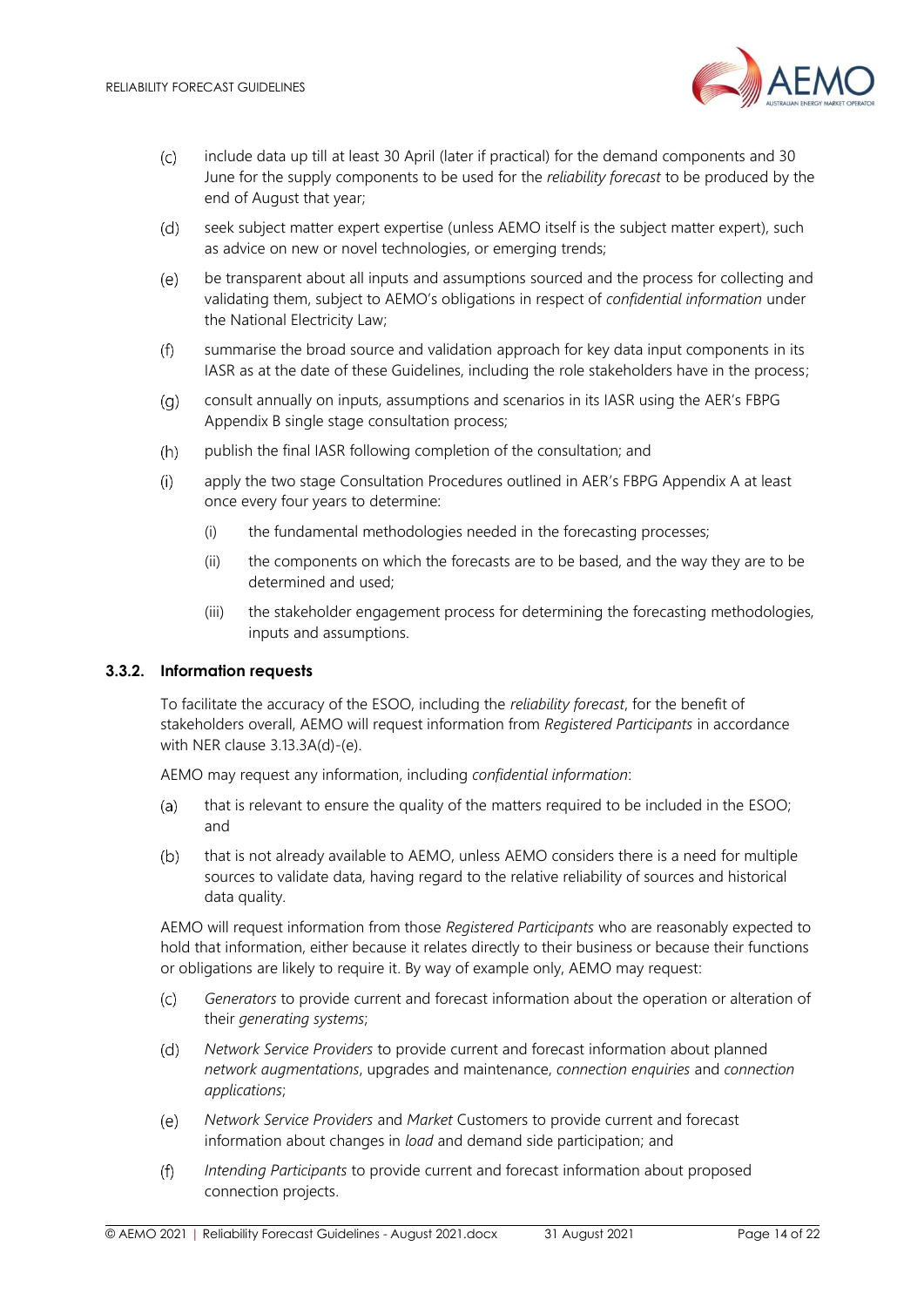

Information requests can take the form of a standing request or an individual (ad hoc) request.

Standing requests will be published on AEMO's ESOO website once a year, typically around the end of January for the preparation of the ESOO by the end of August, and will include:

- a detailed description of the forecast information requested for that calendar year;  $(q)$
- $(h)$ the *Registered Participant* categories required to provide the specified information;
- the rationale for needing this information to meet ESOO objectives, and  $(i)$
- $(i)$ the timeline for provision of the information to AEMO, including where applicable the grounds and deadline for requesting an extension.

AEMO will consult on any changes to this list from year to year using the FRG consultation process, as outlined in Section [2](#page-5-0). Changes may be driven by learnings from one year's ESOO process, the subsequent assessment of forecast accuracy of the previous year's forecast, or changes to legislation or rules that require AEMO to collect new data.

Individual (ad hoc) requests to one or a broader group of *Registered Participants* may be necessary, for example to seek clarification of information already provided or to address an emerging issue. AEMO will use the FRG discussion process outlined in Section [2](#page-5-0) where reasonably practicable, before formally requesting the information.

Whenever reasonably practical, AEMO will:

- For requests to individual entities, discuss one-on-one ahead of the request.
- Provide at least 20 business days for *Registered Participants* to provide the data, once requested.

#### **3.3.3. Responding to information requests**

*Registered Participants* must respond to AEMO's information requests within the period specified in the request or as agreed and, where information is requested in a particular form, in that form.

Consistent with NER clause3.13.3A(g) *Registered Participants* must take care to ensure the information they provide is not misleading and has been carefully checked for accuracy or, in the case of forecasts, represents the *Registered Participant's* current best estimate and intentions in relation to the relevant information.

*Registered Participants* must specifically identify any *confidential information* provided in response to a request for information.

# <span id="page-14-0"></span>**3.4. Incorporating confidential information**

AEMO will at times ask for and receive *confidential information*. This is to improve the accuracy of the *reliability forecast*, in line with the accuracy principle, but it involves a trade-off with the transparency principle.

To ensure the forecast is accurate, AEMO will use the *confidential information* in its modelling but seek to publish sufficient aggregated information to retain a high degree of transparency of inputs.

# <span id="page-14-1"></span>**3.5. Quality assurance**

The end-to-end process in [Figure 2](#page-12-1) showed a number of inputs, and processes using those inputs, creating outputs that may be used as inputs into other processes.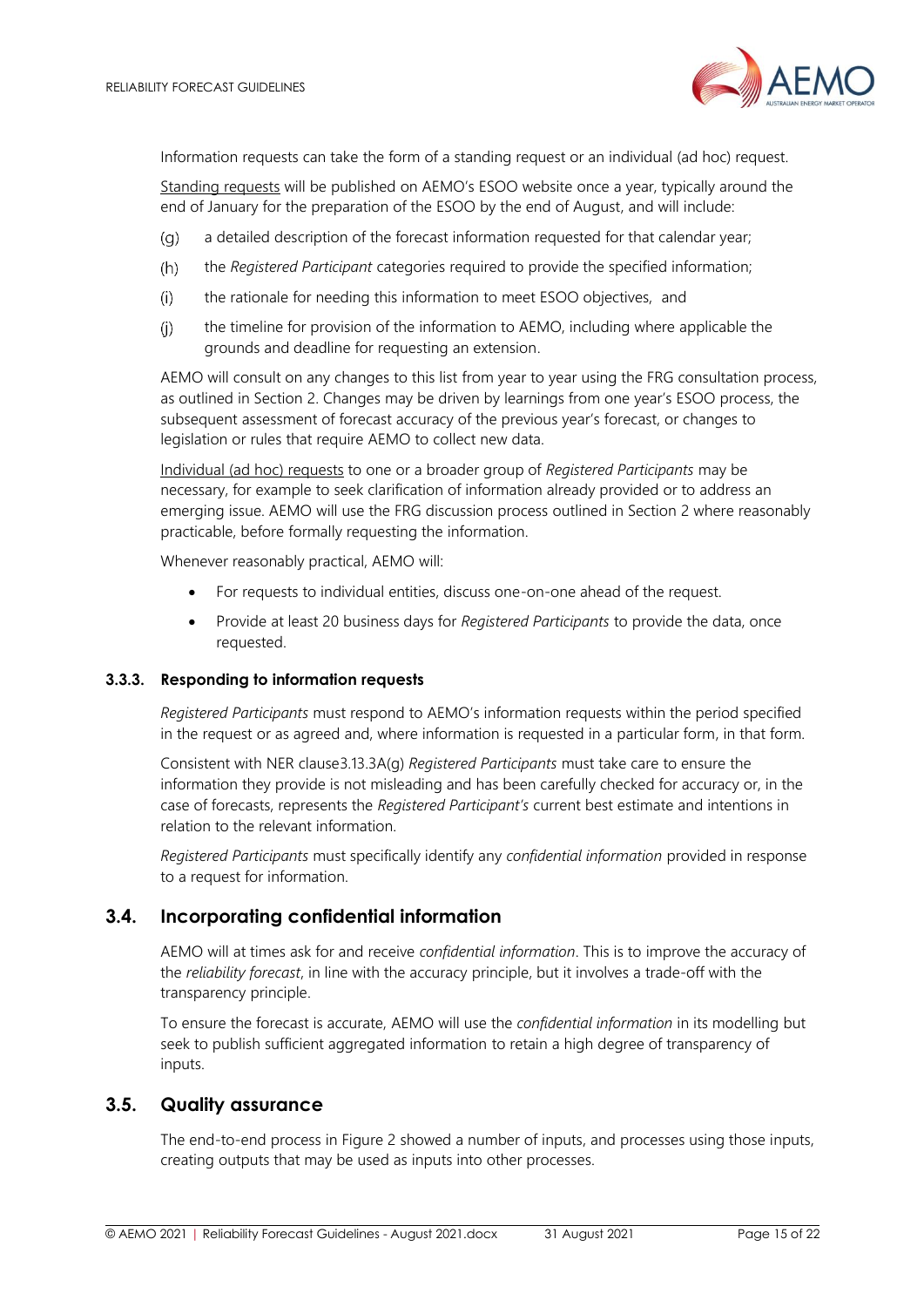

#### <span id="page-15-1"></span>**3.5.1. Quality assurance processes**

There are a number of quality assurance processes in place to help to ensure results are accurate and correct.

- $(a)$ **Before** the reliability forecasting process, AEMO must consult on planned changes to assumptions and methodologies, (typically driven by the forecast improvement plan, as outlined in Section [4.2\)](#page-17-1) using FRG consultation or written consultation through its annual IASR consultation process<sup>7</sup>.
- $(b)$ **Throughout** the reliability forecasting process, AEMO will:
	- (i) undertake validation of data and assumptions, for example through the use of reputable sources, validation against other available sources and explaining changes from previous versions;
	- (ii) undertake verification of model implementations underpinning each subprocess; and
	- (iii) engage with industry on interim results, both by individual component and demand and supply forecasts overall, though FRG discussion and FRG consultation.
- $(c)$ **After** the reliability forecasting process, AEMO will publish final methodology documents and supporting material as defined in Section [3.5.2.](#page-15-0)

#### <span id="page-15-0"></span>**3.5.2. Supporting material**

No later than the publication date of the ESOO, AEMO must publish supporting material to allow participants to verify or use the data in their own processes, (noting that confidential data will only be available in aggregate form, though the level of aggregation will be limited to what is essential to maintain confidentiality).

Supporting material includes:

- input data series to the forecast components;  $(a)$
- $(b)$ component forecast outputs, including demand forecasts and generator outage rates;
- $(c)$ model files or description of model formulations in cases where model files cannot be provided; and
- consultant reports, detailing inputs, assumptions, methodology, and results of any  $(d)$ consultancy work used in the *reliability forecast*.

Where practicable, AEMO will publish all relevant inputs and assumptions in the final IASR ahead of the ESOO. Any requests for AEMO to provide additional information in relation to inputs and assumptions should be provided by stakeholders as part of the IASR consultation process.

#### <span id="page-15-2"></span>**3.5.3. Information provided in a Reliability Instrument request**

Should AEMO need to submit a *reliability instrument* request as per Section [5.1](#page-18-1) [0,](#page-18-3) it will, at a minimum, provide the information required by National Electricity Law Section 14I and any further information listed in the AER Interim RIG.

As an indication, AEMO will provide the following:

- (a) The NEM *region* in which the *forecast reliability gap* is forecast to occur.
- (b) The forecast reliability gap, in megawatts (MW).

<sup>7</sup> Available a[t https://www.aemo.com.au/energy-systems/electricity/national-electricity-market-nem/nem-forecasting-and](https://www.aemo.com.au/energy-systems/electricity/national-electricity-market-nem/nem-forecasting-and-planning/scenarios-inputs-assumptions-methodologies-and-guidelines)[planning/scenarios-inputs-assumptions-methodologies-and-guidelines](https://www.aemo.com.au/energy-systems/electricity/national-electricity-market-nem/nem-forecasting-and-planning/scenarios-inputs-assumptions-methodologies-and-guidelines)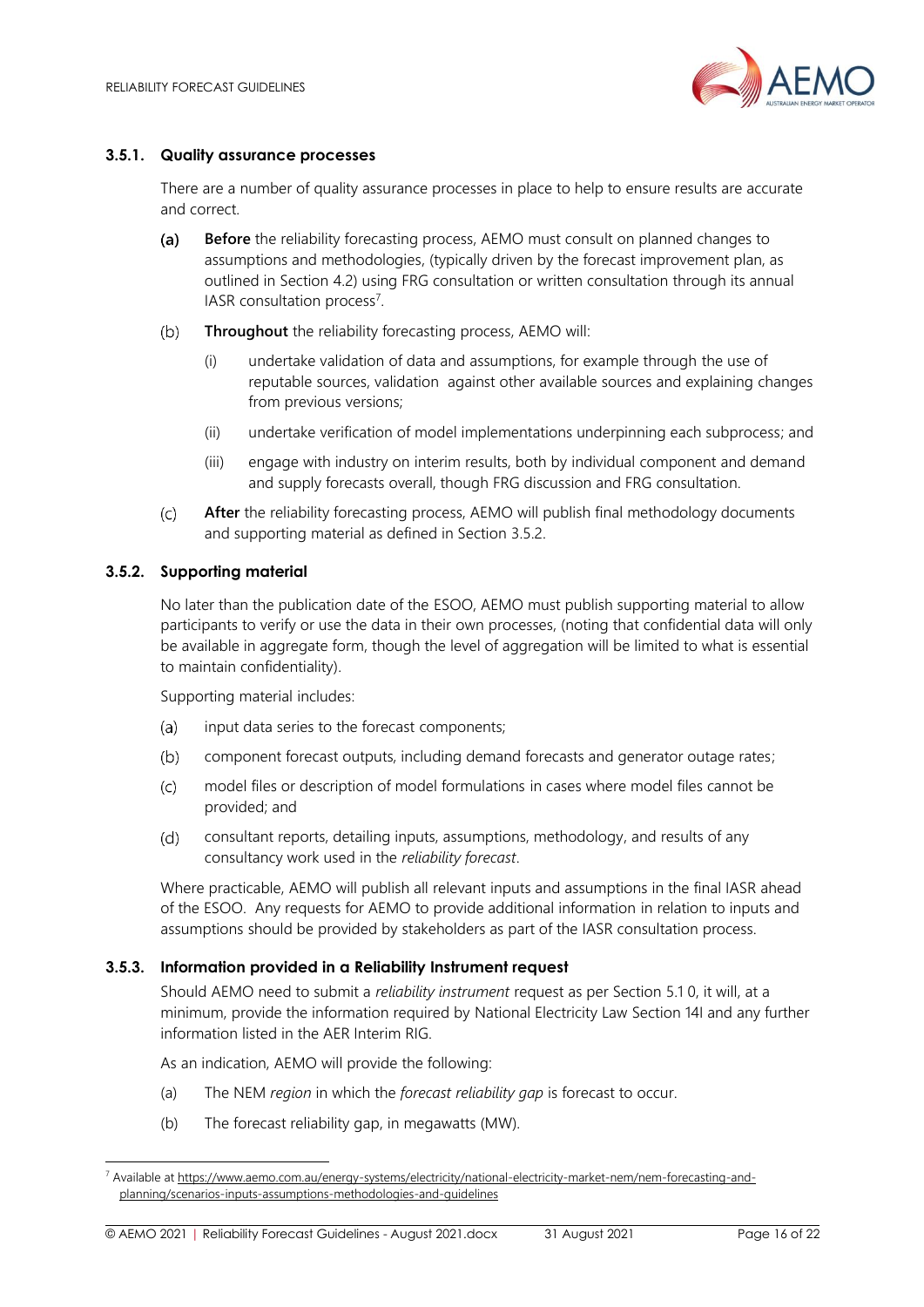

- (c) The additional reserves required to reduce expected unserved energy (USE) to below the *interim reliability measure* or *reliability standard<sup>8</sup>* , assuming these reserves are available in all hours of the financial year (for information purposes only).
- (d) First and last days of the forecast reliability gap period.
- (e) The trading intervals during the forecast reliability gap period where supply shortfalls are most likely to occur, which will consist of the specification of weekends/weekdays and the time-of-day range within the forecast reliability gap period.
- (f) AEMO's one-in-two year peak demand forecast (see Section 6.2).
- (g) The sensitivity of USE to additional capacity available during the forecast reliability gap period.
- (h) Additional information that helps illustrate observed USE in the simulations, including but not limited to the distribution of USE across months, and the distribution of USE duration.

# <span id="page-16-0"></span>**4. FORECAST IMPROVEMENTS**

Ongoing improvements to the methodologies that generate the reliability forecast may be necessary at times to increase forecast accuracy and to increase stakeholder confidence. Key drivers of forecast improvements are the:

- $(a)$ FAR and forecast improvement plan - In accordance with NER clause 3.13.3A(h) AEMO will, no less than annually, prepare and publish on its website information related to the accuracy of its demand and supply forecasts, and any other inputs determined by AEMO to be material to its reliability forecasts. Typically, this report will be prepared following the end of winter, allowing the previous year's forecast to be compared against a full year of observations, including both summer and winter maximum demand. The FAR and forecast improvement plan are described in detail further below.
- $(b)$ FAR methodology - At least every four years, AEMO will consult on its FAR methodology in accordance with Section [3.3.1](#page-12-2) (i). The consultation will consider, where warranted, variations in report structure and accuracy metrics. AEMO will consider feedback in the design of future reports and analysis.

AEMO will engage an external expert to review the FAR reporting metrics and methodology at least once every four years, prior to a full FAR methodology consultation.

- (c) Review of Forecasting Approach At least every four years, AEMO will review its Forecasting Approach using the AER's forecasting best practice consultation procedures outlined in Appendix B of the FBPG. The review schedule for various component methodologies that comprise the Forecasting Approach can be found on AEMO's website<sup>9</sup>. A review may be justified earlier than scheduled if there has been a material change in circumstances such as:
	- (i) introduction of a new and improved modelling technique,
	- (ii) material changes to the underlying drivers of some component of the forecast, or
	- (iii) evidence to suggest that an approach AEMO has been applying is no longer best practice.

<sup>&</sup>lt;sup>8</sup> Clause 11.132 of the National Electricity Rules provides that, until 30 June 2025, for the purposes of sections 14G(1) and 14G(5) of the National Electricity Law, the reliability standard is prescribed to be the interim reliability measure. The measure is specified in clause 3.9.3C(a1) of the Rules.

<sup>9</sup> See: [https://aemo.com.au/en/energy-systems/electricity/national-electricity-market-nem/nem-forecasting-and](https://aemo.com.au/en/energy-systems/electricity/national-electricity-market-nem/nem-forecasting-and-planning/forecasting-approach)[planning/forecasting-approach](https://aemo.com.au/en/energy-systems/electricity/national-electricity-market-nem/nem-forecasting-and-planning/forecasting-approach)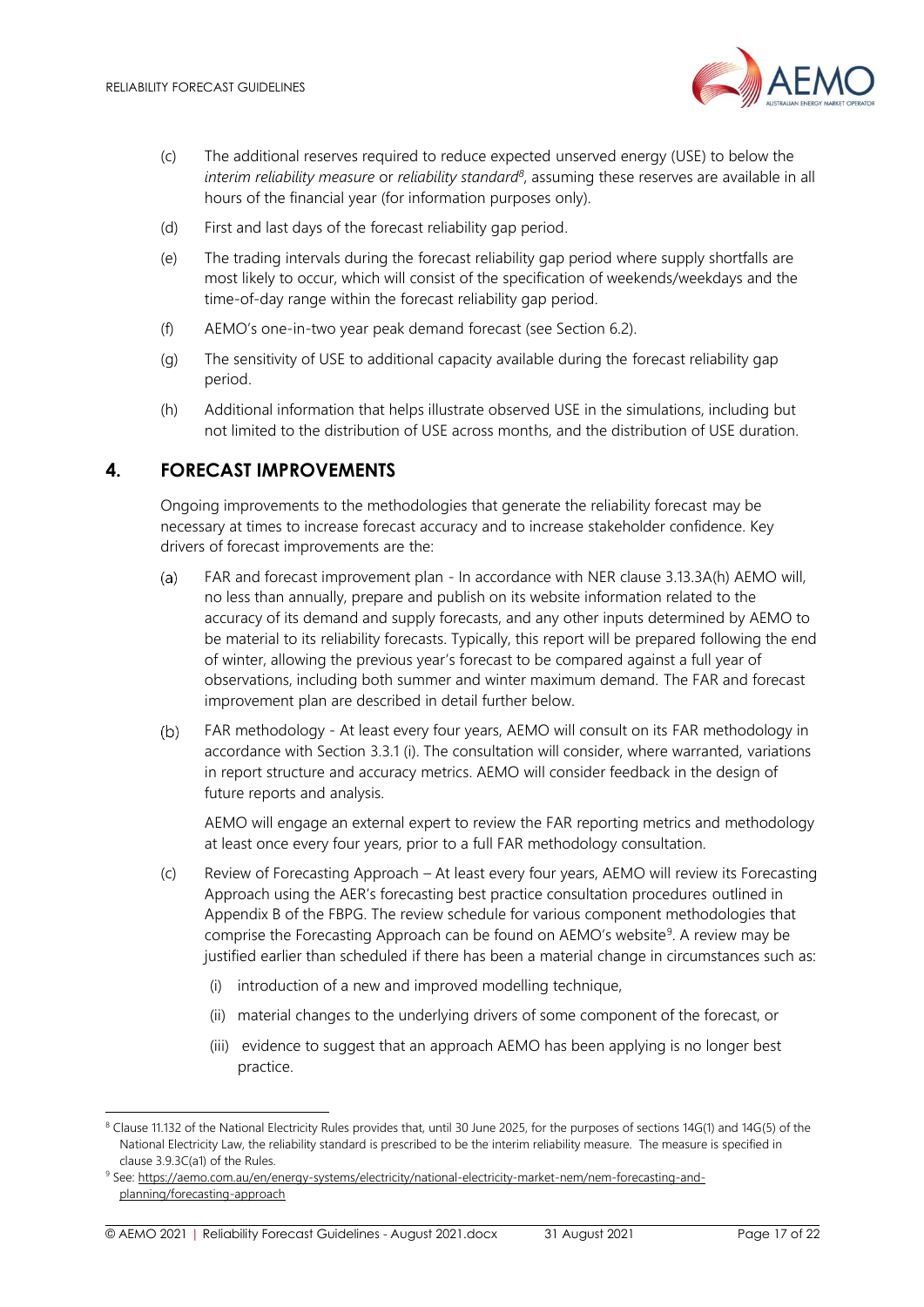

# <span id="page-17-0"></span>**4.1. The forecast accuracy report**

The FAR will include:

- (a) an examination of the performance of each forecast component, per NEM region, including:
- (b) input drivers of demand;
	- (ii) energy consumption;
	- (iii) maximum and minimum demand;
	- (iv) input drivers of supply;
	- (v) supply availability; and
	- (vi) reliability.
- (c) an explanation of the results and any material deviation of trend in differences; and
- (d) a list of actions undertaken, or to be undertaken, to improve the accuracy of the forecast and forecast components as part of AEMO's forecast improvement plan.

AEMO will typically publish forecast and observed values alongside forecast accuracy metrics for all forecast components. Values may be published in either graph or tabular format. Where an input is subject to confidentiality requirements, AEMO may choose to either aggregate or not publish updated data.

# <span id="page-17-1"></span>**4.2. Forecast improvement plan**

The FAR will include information related to proposed continuous improvements to the forecasting processes that may apply to the next ESOO, with a particular focus on those most likely to address observed forecast deviations.

Stakeholder consultation on the continuous improvement initiatives will follow the single stage process outlined in Appendix B of the AER's FBPG. Consultation may begin before or after the FAR publication, with AEMO seeking to engage with stakeholders as early as possible rather than wait for actual publication schedules.

Upon implementation, relevant methodology documents will be updated to reflect changes to inputs and methods arising from these continuous improvement initiatives.

# **4.3. Assessing performance of improvements**

AEMO will consider how new methodologies or inputs would have performed if they had been executed over the previous five years of forecasting based on materiality of the change:

- Where a change to inputs or forecast is considered a "continuous improvement" it in general would not warrant a forecast of historical periods as part of the assessment unless simple to do so. All such continuous improvements will be consulted on via the forecast improvement plan, which will follow the single stage consultation process outlined in Appendix B of the FBPG, as well as FRG discussion. To some extent, progressive improvements in FAR reporting metrics could be used as a measure of success of these continuous improvements.
- For more fundamental changes made through consultation on the Forecasting Approach, AEMO will consider how new methodologies or inputs would have performed if they had been executed over the previous five years of forecasting, provided it is practicable to do so. In assessing practicability and feasibility, AEMO will consider both the availability of historical input data at the spatial and temporal resolution needed to train the models,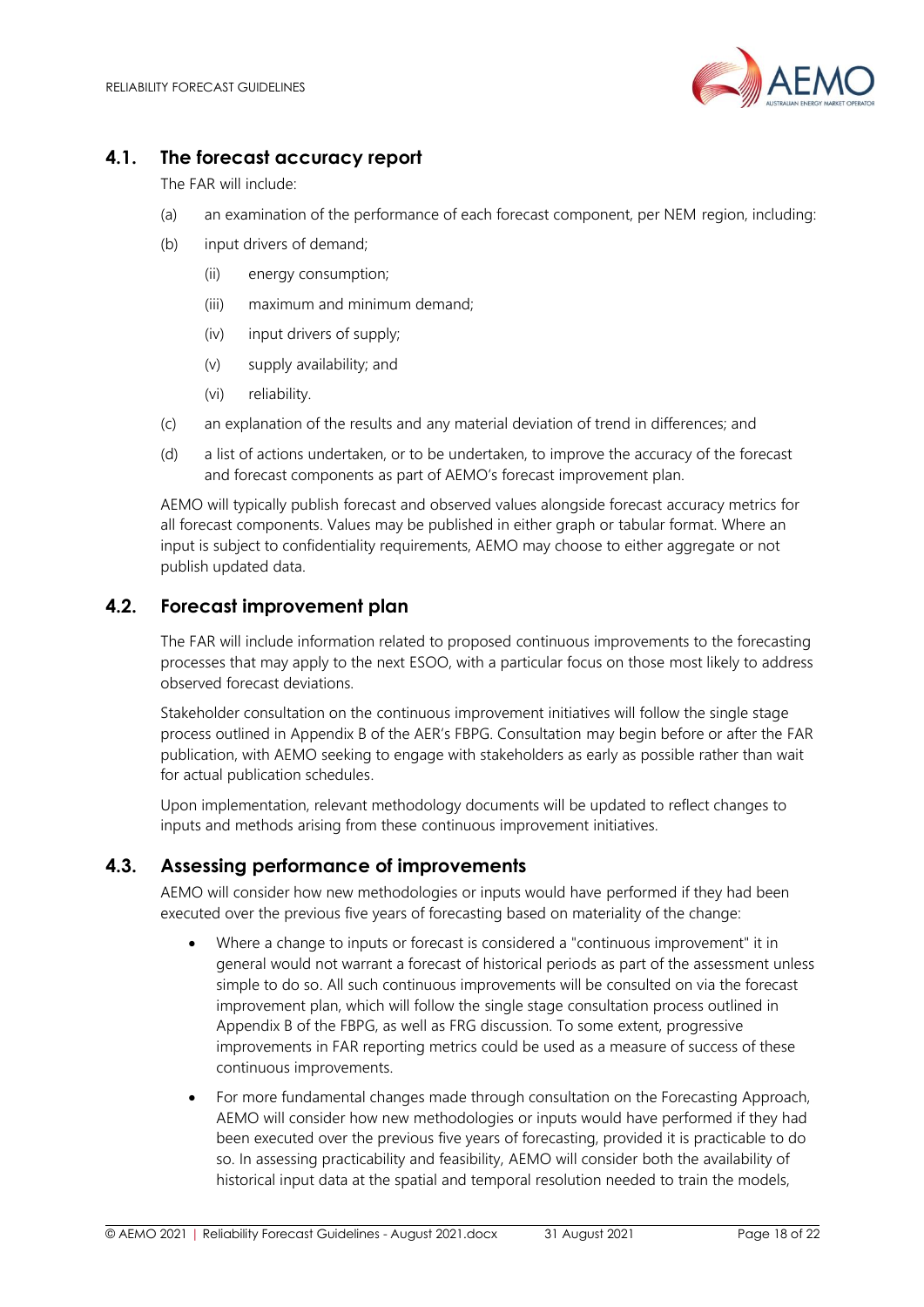

and the scale of any system change that would be necessary to undertake the performance review. Any obstacles limiting AEMO's ability to conduct a performance review against the previous five years of corresponding data will be clearly communicated to stakeholders as part of the Forecasting Approach consultation, and other measures of performance will be proposed.

# <span id="page-18-0"></span>**5. RELIABILITY FORECAST**

# <span id="page-18-1"></span>**5.1. Reliability forecast and indicative reliability forecast**

The *reliability forecast* covers the first five years of the ESOO time horizon while *the indicative reliability forecast* covers the remaining five years of the ten-year ESOO outlook.

The expected USE is calculated in accordance with the RSIG and as explained in the ESOO and Reliability Forecast Methodology Document<sup>10</sup>. It is compared against the *interim reliability measure* or *reliability standard<sup>11</sup>* . As per NER clause 11.132.2(b), if the expected USE exceeds the *interim reliability measure* until 30 June 2025, the *forecast reliability gap* is material. If the expected USE exceeds the *reliability standard* after 30 June 2025, the *forecast reliability gap* is material.

<span id="page-18-3"></span>If there is a *forecast reliability gap:*

- $(a)$ Additional reporting of the *forecast reliability gap* (size in MW), *forecast reliability gap period* and likely *gap trading intervals* must be provided to meet the requirements in NER 4A.B.2(b) and (c). The calculation of those are explained in the ESOO and Reliability Forecast Methodology Document<sup>12</sup>.
- AEMO will also publish the *one-in-two year peak demand forecast* for each *region* (see  $(b)$ Section [6.2\)](#page-20-0) in accordance with NER 4A.A.3(b).
- $(c)$ Following the publication of the ESOO, AEMO will submit a *reliability instrument* request to the AER. Sectio[n 3.5.3](#page-15-2) outlines the information AEMO will publish as part of a *reliability instrument* request.

While AEMO may assess the reliability gap under a range of scenarios, the *forecast reliability gap* that triggers a *reliability instrument* request must be based on the scenario AEMO considers most likely to eventuate, that is, a neutral or central scenario.

# <span id="page-18-2"></span>**5.2. Updating the reliability forecast**

#### **5.2.1. Circumstances for providing a Reliability Forecast update**

Should AEMO become aware of new information that is material to the ESOO outcomes in accordance with NER clause 3.13.3A(b), AEMO will reassess the *reliability gap*.

In its assessment of materiality to the ESOO outcomes, AEMO will have regard to the regulatory consequence of the new information, including whether the new information would result in a new *forecast reliability gap* being identified, or would close an existing *forecast reliability gap*.

<sup>10</sup> Available fro[m https://aemo.com.au/en/energy-systems/electricity/national-electricity-market-nem/nem-forecasting-and](https://aemo.com.au/en/energy-systems/electricity/national-electricity-market-nem/nem-forecasting-and-planning/forecasting-approach)[planning/forecasting-approach](https://aemo.com.au/en/energy-systems/electricity/national-electricity-market-nem/nem-forecasting-and-planning/forecasting-approach)

<sup>&</sup>lt;sup>11</sup> Clause 11.132 of the National Electricity Rules provides that, until 30 June 2025, for the purposes of sections 14G(1) and 14G(5) of the National Electricity Law, the reliability standard is prescribed to be the interim reliability measure. The measure is specified in clause 3.9.3C(a1) of the Rules.

<sup>&</sup>lt;sup>12</sup> Available fro[m https://aemo.com.au/en/energy-systems/electricity/national-electricity-market-nem/nem-forecasting-and](https://aemo.com.au/en/energy-systems/electricity/national-electricity-market-nem/nem-forecasting-and-planning/forecasting-approach)[planning/forecasting-approach](https://aemo.com.au/en/energy-systems/electricity/national-electricity-market-nem/nem-forecasting-and-planning/forecasting-approach)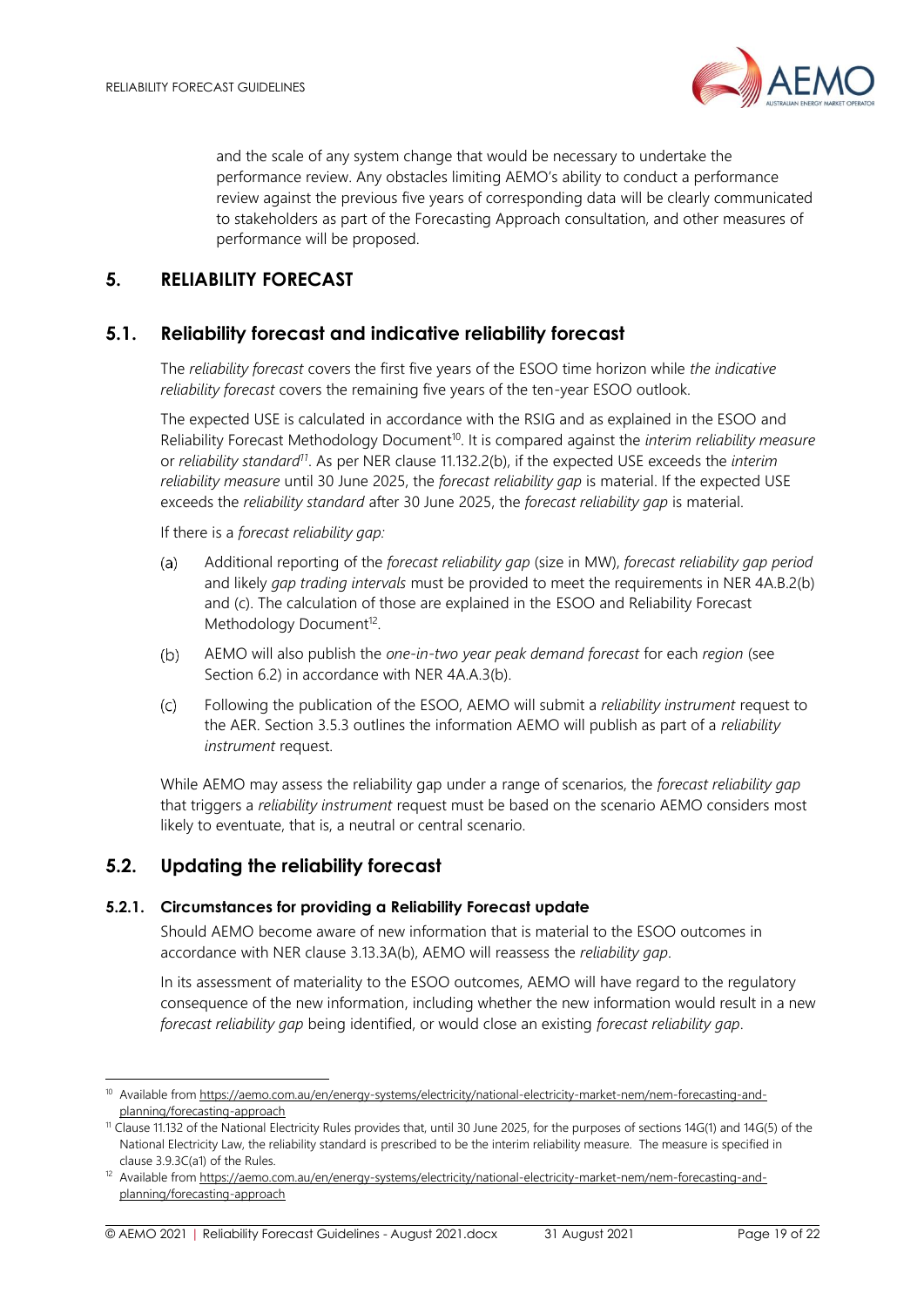

#### **5.2.2. Information provided in a Reliability Forecast update**

Should AEMO publish an update to a previously published *reliability forecast*, on becoming aware of new information that is material to the ESOO outcomes in accordance with NER clause 3.13.3A(b), AEMO will reassess the *reliability gap*.

In the event that a *forecast reliability gap* is identified for T-1 or T-3, AEMO will also publish the *forecast reliability gap period* and likely *gap trading intervals* as well as the *forecast reliability gap* in a form that is consistent with that presented in the ESOO.

#### **5.2.3. Industry engagement and timeline for publication**

Where there is a need to update the *reliability forecast*, AEMO will balance the extent of the engagement with industry against the complexity of the change as well as the speed with which it can publish the update. Specifically:

- Any material change arising from updates to well understood drivers (such as announced  $(a)$ large load or generator commitment/closure) will trigger a *reliability forecast* update simply using the existing approach.
- $(b)$ For a material change in trends or information not well understood or previously consulted on, AEMO will, where reasonably practical, consult with industry before finalising any update (preferably running a single stage consultation process as per Appendix B of the FBPG), in particular if this could trigger a *reliability instrument* request.

#### <span id="page-19-0"></span>**6. DEMAND**

#### <span id="page-19-1"></span>**6.1. Demand definitions**

Demand can be measured at different points in the electricity *network*. AEMO's reliability modelling is based on operational consumption/demand. This represents demand delivered from the *transmission network* as produced by all *scheduled generating units*, *semi-scheduled generating units*, and significant *non-scheduled generating units*<sup>13</sup> .

Operational demand can be defined in two different ways depending on where the *generation* delivered to the *transmission network* is measured:

- (a) As generated this definition reflects the total generation produced by the *generating system* before subtracting any internal consumption at that site, known as the auxiliary load or auxiliaries.
- (b) Sent out this definition reflects the *generation* actually delivered to the *transmission network*.

This is illustrated in [Figure 3.](#page-20-2)

<sup>&</sup>lt;sup>13</sup> For a full explanation of AEMO's demand definitions, see [http://www.aemo.com.au/-/media/Files/Electricity/NEM/](http://www.aemo.com.au/-/media/Files/Electricity/NEM/‌Security_and_Reliability/‌Dispatch/‌Policy_and_Process/Demand-terms-in-EMMS-Data-Model.pdf) [Security\\_and\\_Reliability/Dispatch/Policy\\_and\\_Process/Demand-terms-in-EMMS-Data-Model.pdf.](http://www.aemo.com.au/-/media/Files/Electricity/NEM/‌Security_and_Reliability/‌Dispatch/‌Policy_and_Process/Demand-terms-in-EMMS-Data-Model.pdf)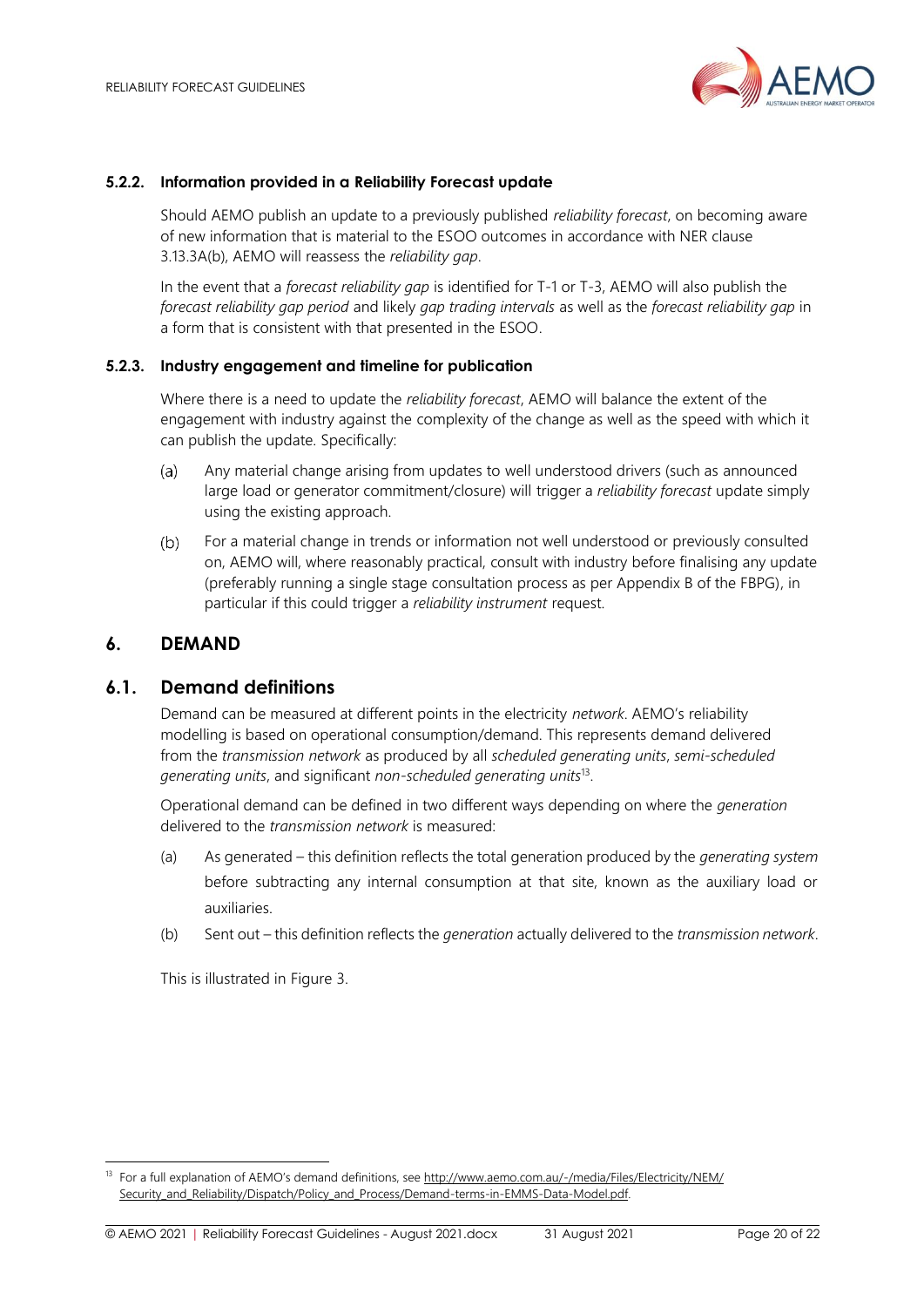

#### <span id="page-20-2"></span>**Figure 3 Operational demand definition, sent out versus as generated**

The customer segment definitions are contained within AEMO's Electricity Demand Forecasting Methodology<sup>14</sup>.

#### <span id="page-20-0"></span>**6.2. One-in-two year peak demand forecast**

For the purpose of the RRO, AEMO uses its 50% Probability of Exceedance (POE) operational 'as generated' forecast as the *one-in-two year peak demand forecast* defined in NER clause 4A.A.3. This forecast is produced following the methodology outlined in AEMO's most recent Electricity Demand Forecasting Methodology<sup>15</sup>.

The use of 'as generated' for the *one-in-two year peak demand forecast* allows stakeholders to readily compare against demand in real time, because actual historical demand is reported ongoing by AEMO using this point of measurement $^{16}$ .

Allowing comparison of forecast against *actual demand* in near to real time should provide *liable entities* with the opportunity to take action to reduce load when *actual demand* approaches the *one-in-two year peak demand forecast*.

# <span id="page-20-1"></span>**6.3. Actual demand**

The AER only assesses RRO *liable entities*' compliance in *trading intervals* in which actual demand exceeds the *one-in-two year peak demand forecast* during the published *reliability gap period* and likely *gap trading intervals* for a declared T-1 *reliability instrument*.

The actual demand is the measured operational demand 'as generated' for the *trading interval* adjusted only for the impact of the actions specified in NER clause 4A.A.4(b), namely:

- $(a)$ directions by AEMO;
- $(b)$ RERT contracts activated/dispatched by AEMO; or
- $(c)$ load shedding directed by AEMO.

<sup>14</sup> Available fro[m https://aemo.com.au/en/energy-systems/electricity/national-electricity-market-nem/nem-forecasting-and](https://aemo.com.au/en/energy-systems/electricity/national-electricity-market-nem/nem-forecasting-and-planning/forecasting-approach)[planning/forecasting-approach](https://aemo.com.au/en/energy-systems/electricity/national-electricity-market-nem/nem-forecasting-and-planning/forecasting-approach)

<sup>15</sup> Available fro[m https://aemo.com.au/en/energy-systems/electricity/national-electricity-market-nem/nem-forecasting-and](https://aemo.com.au/en/energy-systems/electricity/national-electricity-market-nem/nem-forecasting-and-planning/forecasting-approach)[planning/forecasting-approach](https://aemo.com.au/en/energy-systems/electricity/national-electricity-market-nem/nem-forecasting-and-planning/forecasting-approach)

<sup>&</sup>lt;sup>16</sup> See: https://www.aemo.com.au/energy-systems/electricity/national-electricity-market-nem/data-nem/operational-demand-data.